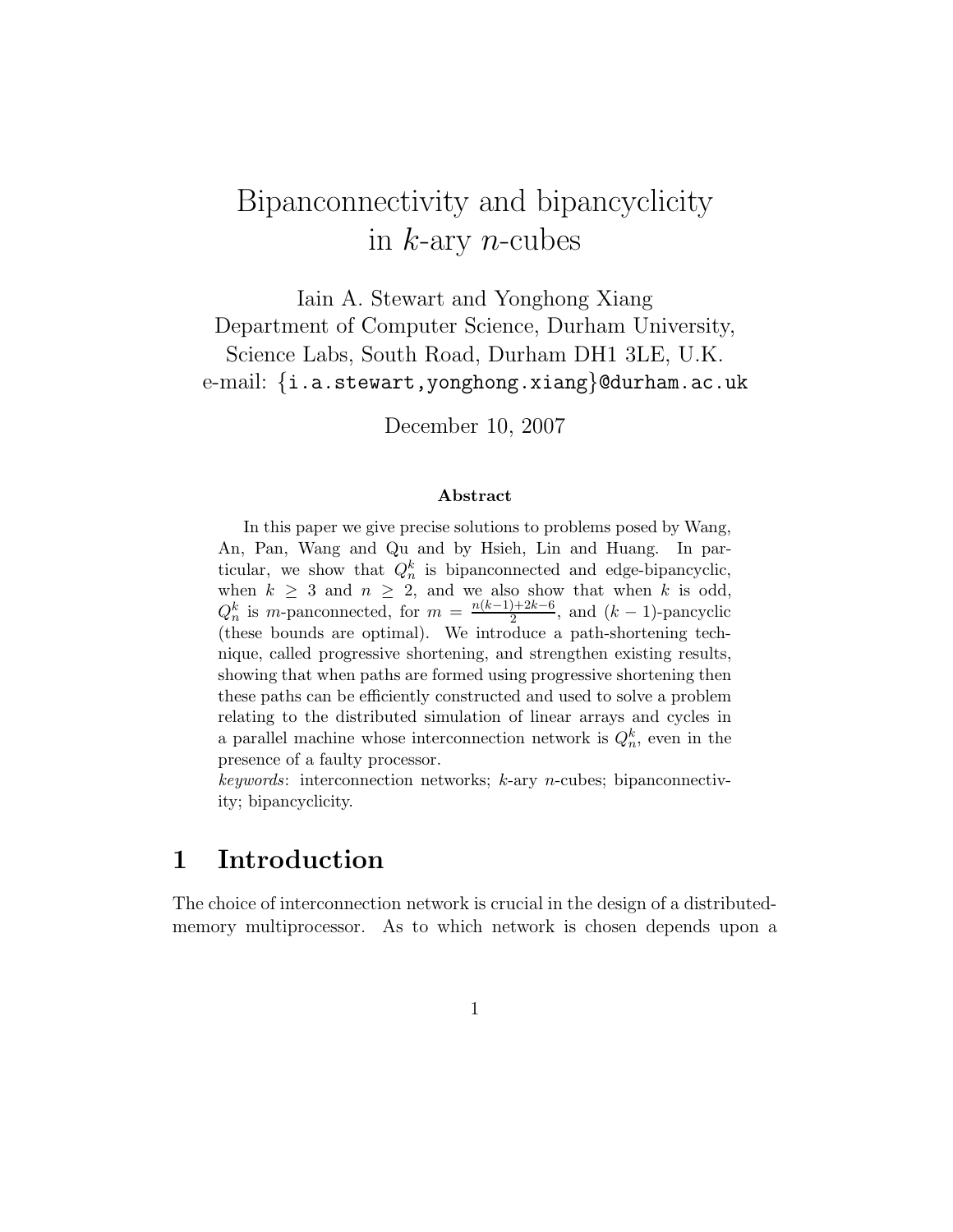number of factors relating to the topological, algorithmic and communication properties of the network and the types of problems to which the resulting computer is to be applied. One of the most popular interconnection networks is undoubtedly the *n*-dimensional hypercube  $Q_n$ . Some of its pleasing properties, with regard to parallel computation, include: it is vertexand edge-symmetric; it is Hamiltonian; it has diameter  $n$ ; it has a recursive decomposition; and it contains, or 'nearly' contains (as subgraphs), almost all interconnection networks currently vogue in parallel computing (see [18] for these results and more on the hypercube). Some of the commercial machines whose underlying topology is based on the hypercube are the Cosmic Cube [23], the Ametek  $S/14$  [2], the iPSC [10, 11], the Ncube [7, 11] and the CM-200 [8].

However, every vertex of  $Q_n$  has degree n, and, consequently, as n increases so does the degree of every vertex. High degree vertices in interconnection networks can lead to technological problems in parallel computers whose underlying topology is that of the said interconnection network. One method of circumventing this problem, so as to still retain a 'hypercube-like' interconnection network, is to build parallel computers so that the underlying topology is the k-ary n-cube  $Q_n^k$ . The k-ary n-cube  $Q_n^k$  is similar in essence to the hypercube, but by a judicious choice of  $k$  and  $n$  we can include a large number of vertices yet keep the degree of each vertex fixed. For example, the hypercube  $Q_{12}$  has 4096 vertices and every vertex has degree 12. However,  $Q_3^{16}$  has 4096 vertices and every vertex has degree 6. Of course, one usually loses out in some other respect (for example, in terms of diameter) but often this loss is not too catastrophic. The k-ary n-cube  $Q_n^k$  has not been investigated to the same extent as the hypercube, but it is known to have the following properties (amongst many others): it is vertex- and edgesymmetric [3]; it is Hamiltonian [4, 6]; it has diameter  $n \mid k/2 \mid [4, 6]$ ; it has a recursive decomposition; and it contains many important interconnection networks such as cycles (of certain lengths) [3], meshes (of certain dimensions) [4] and even hypercubes (of certain dimensions) [6]. Machines whose underlying topology is based on a  $k$ -ary *n*-cube include the Mosaic [24], the iWARP [5], the J-machine [21], the Cray T3D [16] and the Cray T3E [1].

Of interest to us in this paper are the different paths and cycles embedded within k-ary n-cubes. Path and cycle networks are fundamental in parallel computing; not only is there a multitude of algorithms specifically designed for linear arrays of processors and cycles of processors but paths and cycles appear as data structures in many more algorithms for parallel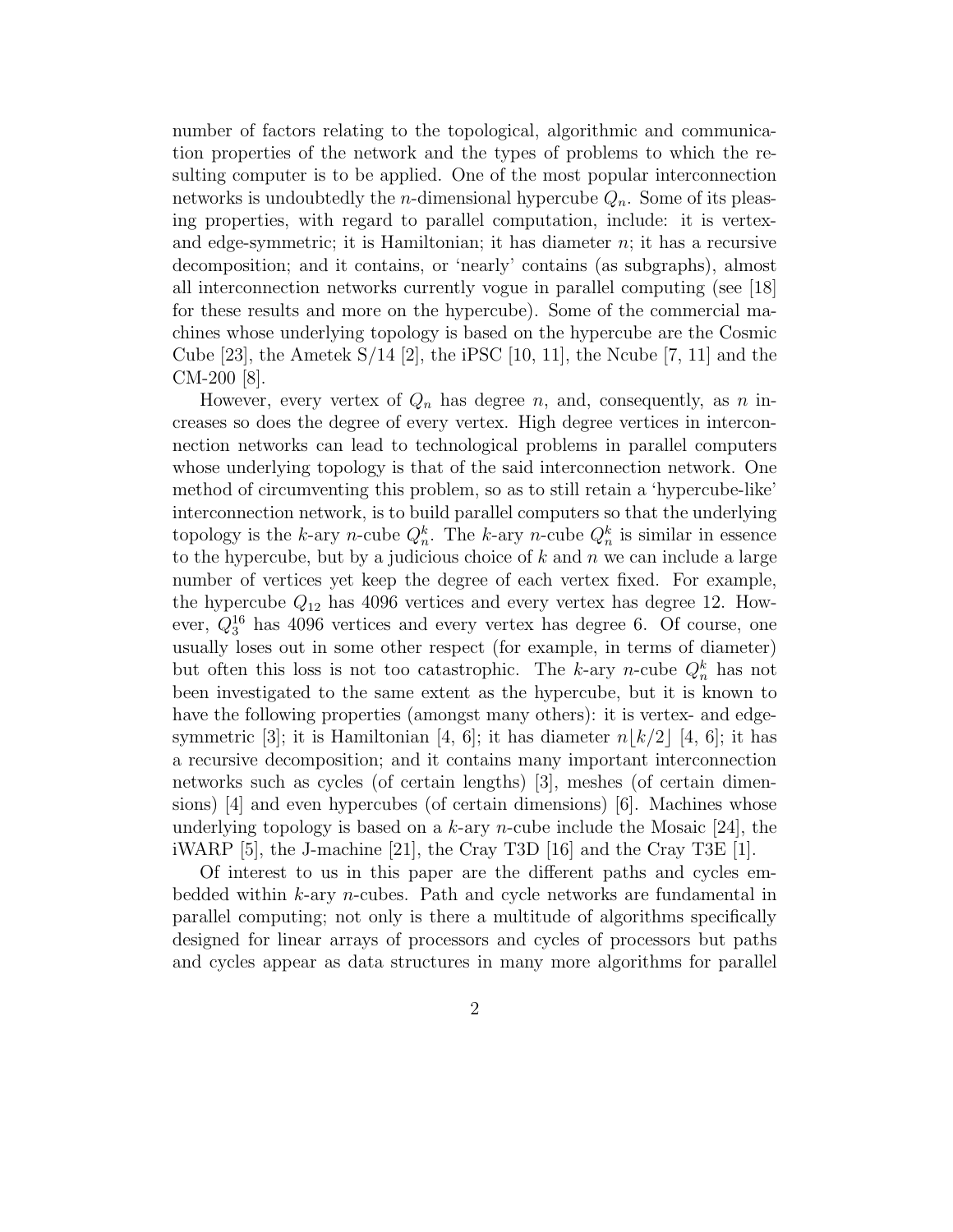machines whose processors are inter-connected in a variety of topologies. For example, having a collection of processors connected in a cycle means that all-to-all message passing can be undertaken by "daisy-chaining" messages around the cycle. Of particular interest to us are questions relating to Hamiltonicity, pancyclicity, panconnectivity, bipancyclicity and bipanconnectivity (these concepts are defined in the next section). These properties can be described as 'strong Hamiltonicity' properties and their existence in an interconnection network enables a much higher degree of flexibility with regard to the simulation of linear arrays of processors or cycles of processors.

The notions in the preceding paragraph have been investigated in the context of a number of interconnection networks: for example, in crossed cubes  $[12, 31]$ , Möbius cubes  $[14]$ , augmented cubes  $[20]$ , alternating group graphs [9], star graphs [29], bubble-sort graphs [17], and in hypercubes and hypercube-like networks  $[13, 19, 22, 25, 26, 28, 30]$ . As regards k-ary n-cubes, these notions have been considered in [15, 27]. In particular, it was proven in [27]: that  $Q_2^k$  is almost-Hamiltonian connected, bipanconnected and bipancyclic; that  $Q_n^k$  is almost-Hamiltonian connected, for any  $k$ ; and that  $Q_n^k$ is Hamiltonian-connected, for odd  $k$ . Recently, it has been proven in [15] that  $Q_n^3$  is edge-pancyclic. It was posed as an open problem in [27] as to whether their results on bipanconnectivity and bipancyclicity for  $Q_2^k$  could be extended to  $Q_n^k$ , for arbitrary n, and it was posed as an open problem in [15] as to whether their results on panconnectivity and pancyclicity could be extended to  $Q_n^k$ , for arbitrary k. In this paper, we provide precise answers to both these questions. In addition, we show that when k is odd,  $Q_n^k$  is m-panconnected, for  $m = \frac{n(k-1)+2k-6}{2}$  $\frac{2^{k-2}}{2}$ , and  $(k-1)$ -pancyclic (these bounds are optimal). We also strengthen the results in [15, 27] by introducing a path-shortening technique, called progressive shortening, and show that the construction of paths using this technique enables us to efficiently construct paths in a distributed fashion and so solve a problem relating to the distributed simulation of linear arrays and cycles in a parallel machine whose interconnection network is  $Q_n^k$ , even in the presence of a faulty processor (even in  $Q_2^k$ , the solution to this problem is not possible using the paths constructed in [27]).

In the next section, we present some basic definitions and results, before improving the constructions from [27] in  $Q_2^k$  in Section 3. In Section 4, we look at the general case when  $k$  is even, and in Section 5 when  $k$  is odd. We outline our application in Section 6 before presenting our conclusions in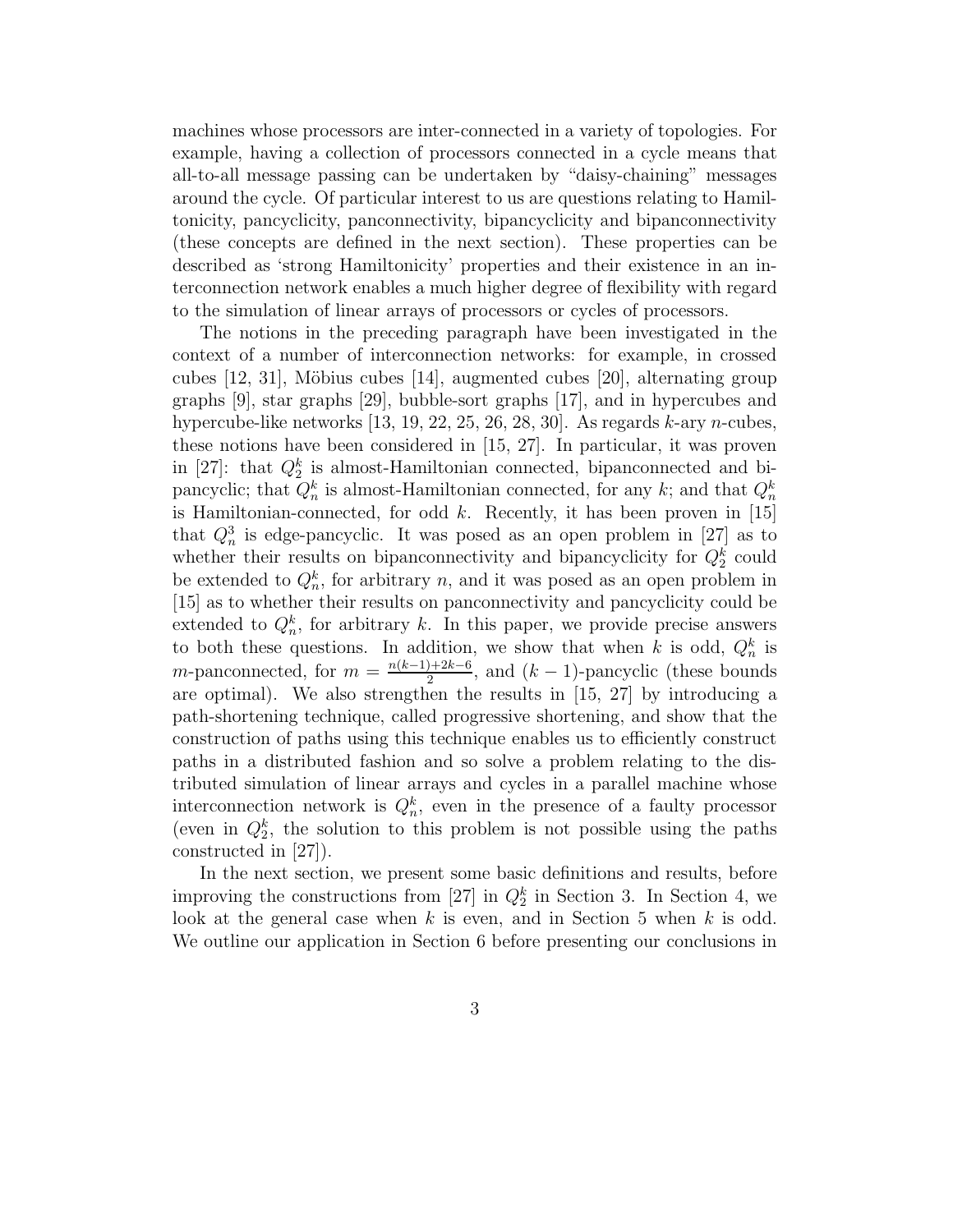Section 7.

### 2 Basic definitions and results

The k-ary n-cube  $Q_n^k$ , for  $k \geq 3$  and  $n \geq 2$ , has vertex set  $\{0, 1, \ldots, k-1\}^n$ , and there is an edge  $((u_{n-1}, u_{n-2}, \ldots, u_0), (v_{n-1}, v_{n-2}, \ldots, v_0))$  if, and only if, there exists  $d \in \{0, 1, \ldots, n-1\}$  such that  $min\{|u_d - v_d|, k - |u_d - v_d|\} = 1$ , and  $u_i = v_i$ , for every  $i \in \{0, 1, \ldots, n-1\} \setminus \{d\}$ . Many structural properties of k-ary n-cubes are known, but of particular relevance for us is that a  $k$ -ary *n*-cube is *vertex-symmetric*; that is, given any two distinct vertices v and  $v'$ of  $Q_n^k$ , there is an automorphism of  $Q_n^k$  mapping v to v'. Throughout, we assume that addition on tuple elements is modulo  $k$ . The *parity* of a vertex  $(v_{n-1}, v_{n-2}, \ldots, v_0)$  of  $Q_n^k$  is defined to be  $(\sum_{i=0}^{n-1} v_i \mod 2)$  (note that if k is even then every edge of  $Q_n^k$  joins an even parity vertex to an odd parity vertex).

An index  $d \in \{0, 1, \ldots, n-1\}$  is often referred to as a *dimension*. We can partition  $Q_n^k$  over dimension d by fixing the dth element of any vertex tuple at some value a, for every  $a \in \{0, 1, \ldots, k-1\}$ . This results in k copies  $Q_d(0), Q_d(1), \ldots, Q_d(k-1)$  of  $Q_{n-1}^k$  (with  $Q_d(a)$  obtained to fixing the dth element at a), with corresponding vertices in  $Q_d(0), Q_d(1), \ldots, Q_d(k-1)$ joined in a cycle of length  $k$  (in dimension  $d$ ). Such a partition proves to be extremely useful.

It has long been known that every k-ary n-cube  $Q_n^k$  is *Hamiltonian*, *i.e.*, contains a cycle passing through every vertex exactly once. A Hamiltonian path in a graph is a path joining two vertices on which every vertex of the graph appears exactly once, and a graph is Hamiltonian-connected if there is a Hamiltonian path joining any pair of distinct vertices. Note that any (non-trivial) bipartite graph cannot be Hamiltonian-connected, though there might exist almost-Hamiltonian paths, i.e., paths joining pairs of distinct vertices upon which all but one of the vertices of the graph appear; a solitary vertex not appearing on an almost-Hamiltonian path is called the residual *vertex.* Irrespective of whether a graph is bipartite or not, we say that a graph is almost-Hamiltonian-connected if there is a Hamiltonian path or an almost-Hamiltonian path joining any pair of distinct vertices. It is proven in [27] that every k-ary n-cube  $Q_n^k$  is almost-Hamiltonian-connected, and that if k is odd then  $Q_n^k$  is Hamiltonian-connected.

We say that a graph  $G$  on n vertices is pancyclic (resp. m-pancyclic) if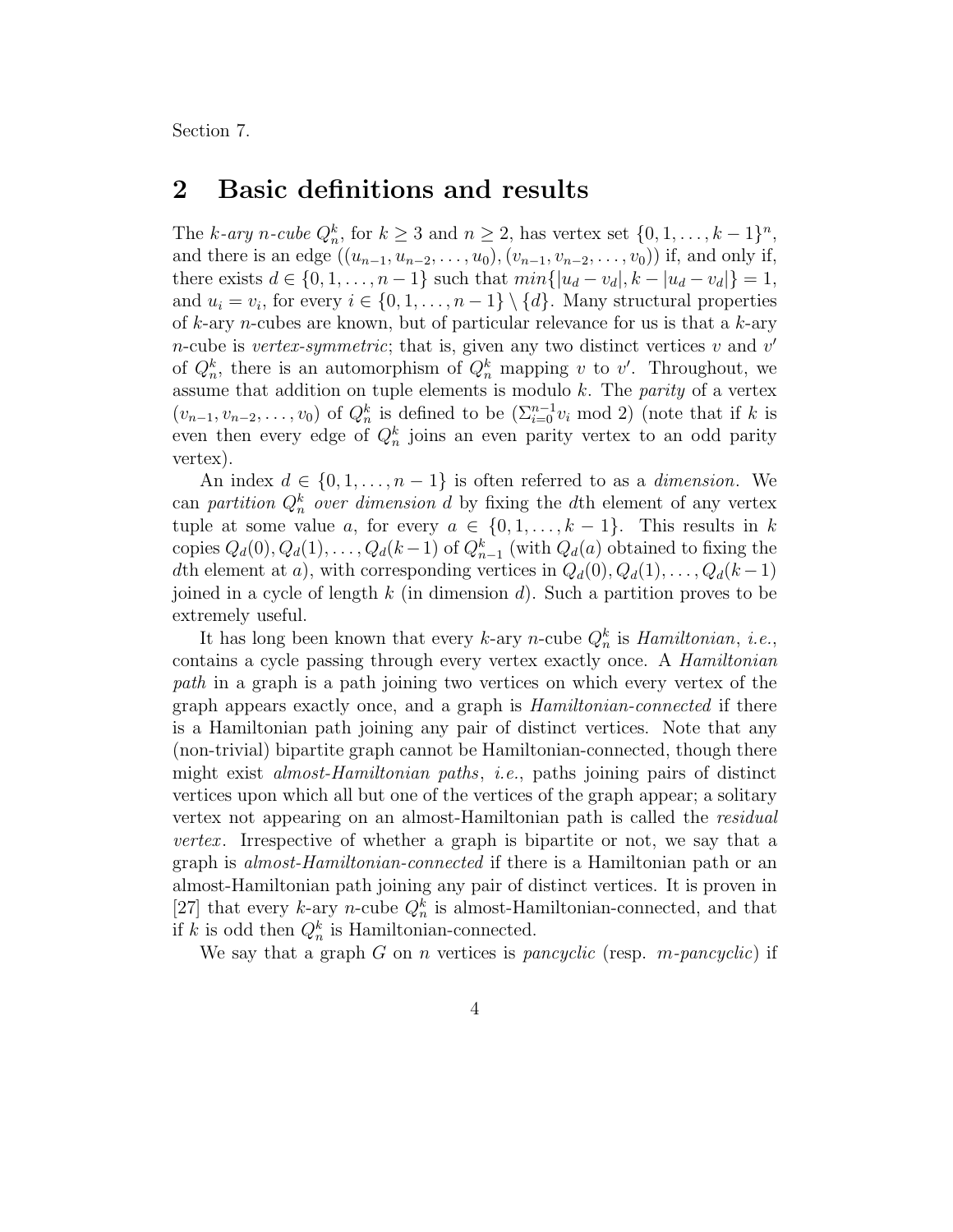it contains a cycle of every possible length between 3 and  $n$  (resp.  $m$  and n). The graph G is almost-pancyclic if it contains a cycle of every possible length between 4 and  $n$ , and *bipancyclic* if it contains a cycle of every possible even length between 4 and  $n$  (the definition of bipancyclicity is intended primarily for bipartite graphs but can be applied to any graph). A graph  $G$ is *edge-bipancyclic* if there exists an edge  $e$  of  $G$  such that  $e$  lies on a cycle of every even length between 4 and n. The graph  $G$  is panconnected (resp. m-panconnected) if for any pair of distinct vertices u and v, there is a path joining u and v of every length between  $d(u, v)$  (resp.  $m > d(u, v)$ ) and  $n-1$ , where  $d(u, v)$  is the length of a minimal length path in G joining u and v. The graph G is bipanconnected if for any pair of distinct vertices u and v, there is a path joining u and v of every length from  $\{l : l = d(u, v) + 2i$ , where  $0 \leq$  $i \leq \frac{n-d(u,v)}{2}$  $\frac{l(u,v)}{2}$ . It is proven in [27] that  $Q_2^k$  is bipanconnected and (edge-) bipancyclic; however, as to whether  $Q_n^k$ , for  $n \geq 3$ , is bipanconnected or bipancyclic was left as an open question. However, in relation to this question, it was proven in [15] that  $Q_n^3$  is edge-pancyclic, for all  $n \geq 2$ .

Our final definition concerns the alteration of paths joining two distinct vertices in  $Q_n^k$ . Let u and v be distinct vertices of  $Q_n^k$  and let  $\rho$  be a path joining u to v of length m, where  $m - d(u, v)$  is even. Suppose that there are paths  $\rho_{d(u,v)}, \rho_{d(u,v)+2}, \ldots, \rho_m = \rho$  such that:

- the path  $\rho_i$  joins u and v and is of length i, for each  $i = d(u, v)$ ,  $d(u, v) + 2, \ldots, m$
- for each  $i = d(u, v), d(u, v) + 2, \ldots, m 1$ , the path  $\rho_{i+1}$  is of the form

$$
u=u_0,u_1,\ldots,u_{i+1}=v
$$

with  $\rho_i$  of the form

$$
u = u_0, u_1, \dots, u_j, u_{j+3}, u_{j+4}, \dots, u_{i+1} = v,
$$

for some  $j \in \{0, 1, \ldots, i-2\}.$ 

Then we say that  $\rho$  can be *progressively shortened* to obtain paths of all lengths from  $\{l : l = d(u, v), d(u, v) + 2, \ldots, m\}$ . As we shall see, it will be crucial that our paths can be progressively shortened.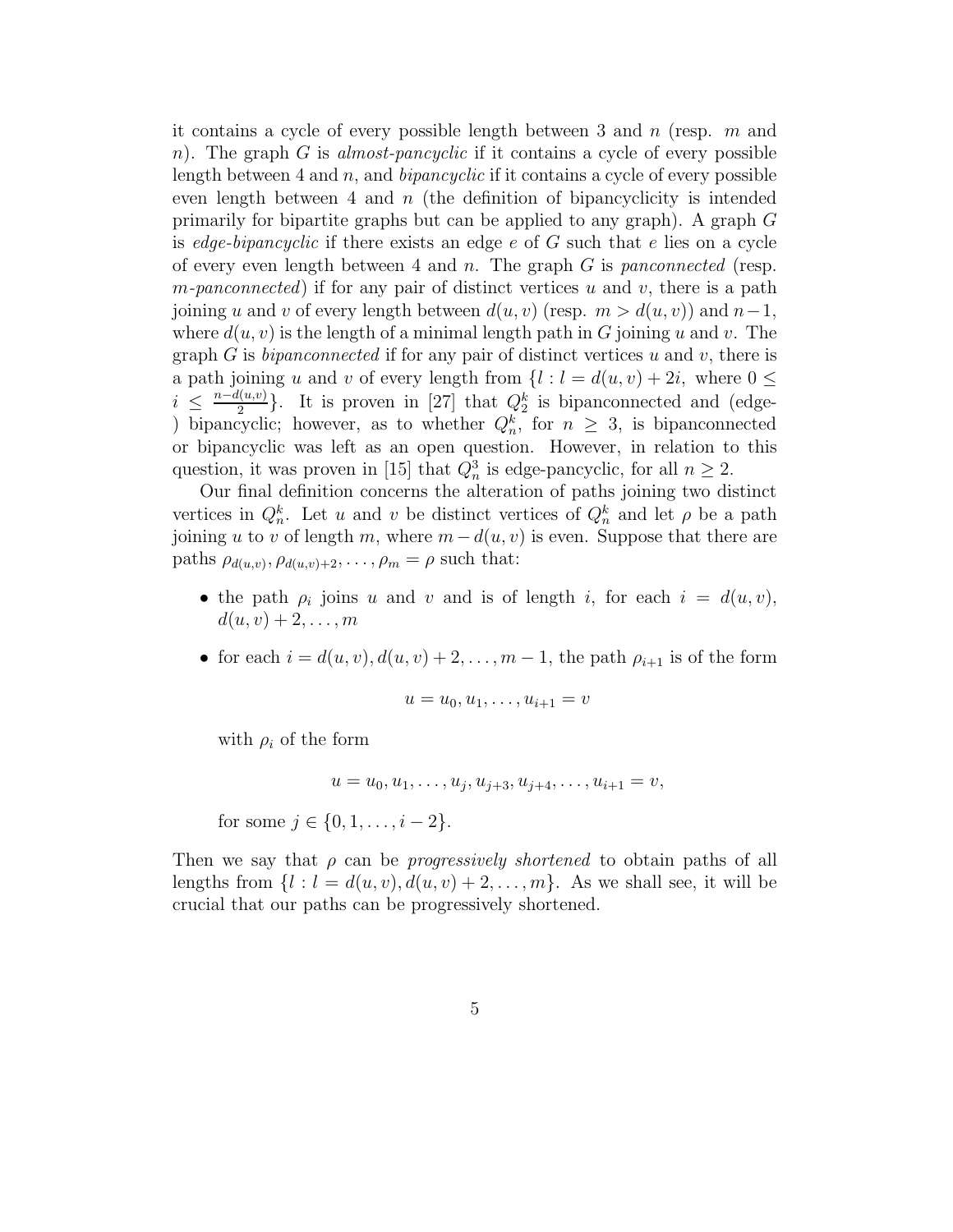### 3 Existing bipanconnectivity results

The result from [27] that  $Q_2^k$  is bipanconnected (irrespective of whether k is odd or even) is important to our forthcoming results (as the base case of inductions). However, we need to refine the proof from [27] that  $Q_2^k$  is bipanconnected in order to obtain a stronger result, involving progressive shortening, and so that we can apply this stronger result later. We remark that it is also crucial that any residual vertex is as stated in Proposition 1. Our stronger result is as follows.

**Proposition 1** Let  $k \geq 3$  and let u and v be distinct vertices of  $Q_2^k$ .

- 1. If  $k + d(u, v)$  is odd then there exists a Hamiltonian path joining u and v such that this path can be progressively shortened to obtain paths of all lengths from  $\{d(u, v) + 2i : 0 \le i \le \frac{(k^2-1-d(u,v))}{2} \}$  $\frac{-a(u,v))}{2}\}.$
- 2. If  $k+d(u, v)$  is even then there exists an almost-Hamiltonian path joining u and v such that the residual vertex is adjacent to v and such that this path can be progressively shortened to obtain paths of all lengths from  $\{d(u, v) + 2i : 0 \leq i \leq \frac{(k^2 - 2 - d(u, v))}{2} \}$  $\frac{-a(u,v))}{2}\}.$

In particular,  $Q_2^k$  is bipannconnected.

Before we prove Proposition 1, let us illustrate why the proof from [27] that  $Q_2^k$  is panconnected will not suffice. Consider Case  $(a)$  of Fig. 2 in [27] (in this case,  $k$  is even). We have reproduced this figure in Fig.  $1(a)$ . The authors claim (in a statement prior to Theorem 3) that the almost-Hamiltonian path joining u and v can be shortened to a path of length  $d(u, v)$  so that paths of lengths  $d(u, v), d(u, v)+2, \ldots, k^2-2$  are obtained, and this is indeed the case. However, regard the path from  $u$  to  $v$  as a curve on the plane and close this curve as shown in Fig. 1 with the dotted line. No matter how we progressively shorten the almost-Hamiltonian path, the residual vertex (shaded in grey) must lie inside the closed curve, and hence we cannot shorten the almost-Hamiltonian path to a path of length  $d(u, v)$  (as any such path must lie within the top-left shaded grid). We have corrected this deficiency in Fig.  $1(b)$ .

Similarly, the cases in Fig.  $2(c)$  and Fig.  $3(d)$  in [27] are deficient in the same way, and have been reproduced in Fig.  $2(a,c)$ . These deficiencies are corrected in Fig.  $2(b,d)$ . Thus, Proposition 1 follows (as all other cases in [27] are such that the paths can be progressively shortened).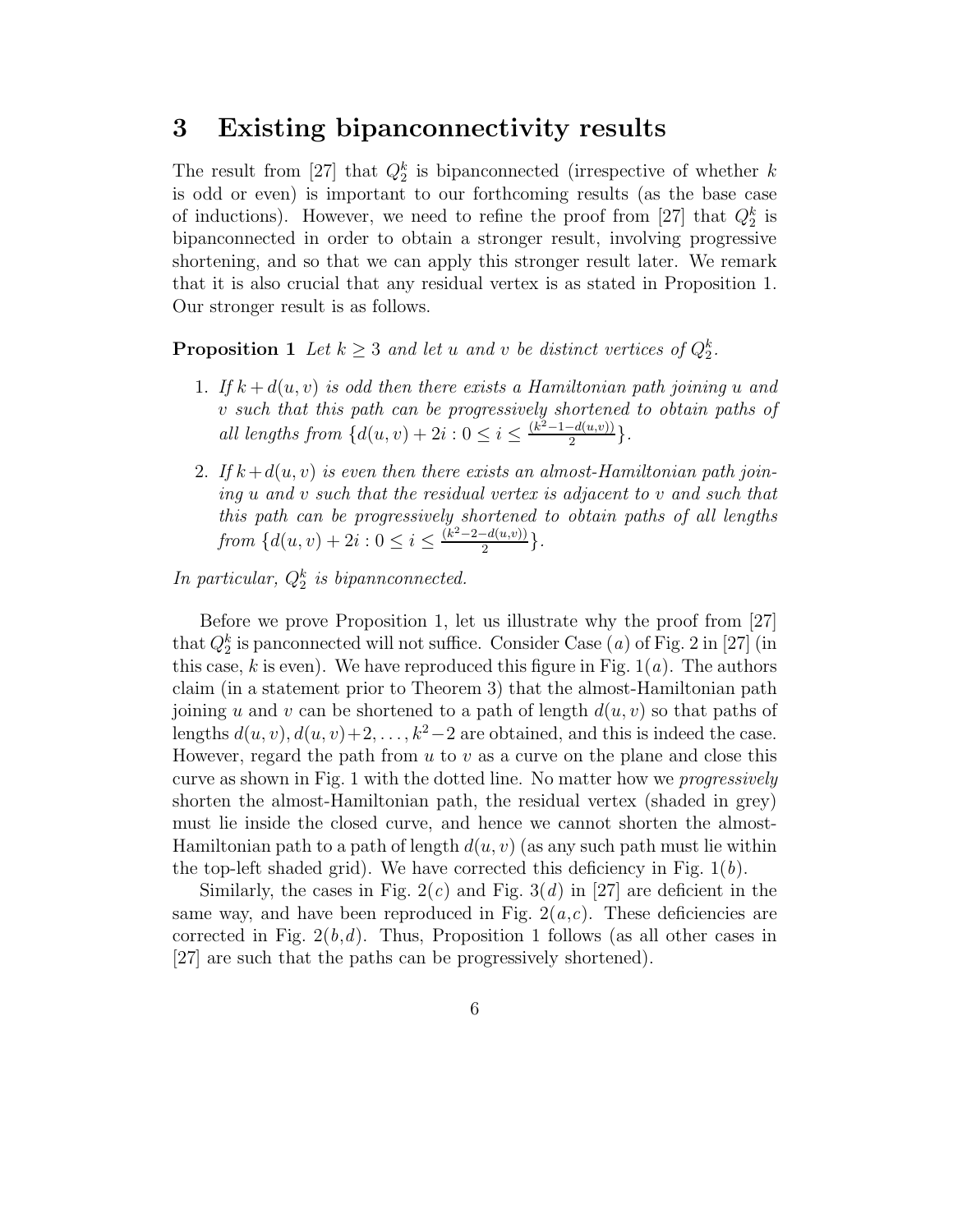

Figure 1. Case  $(a)$  of Fig. 2 of  $[27]$  and its correction.



Figure 2. Other cases from [27] and their corrections.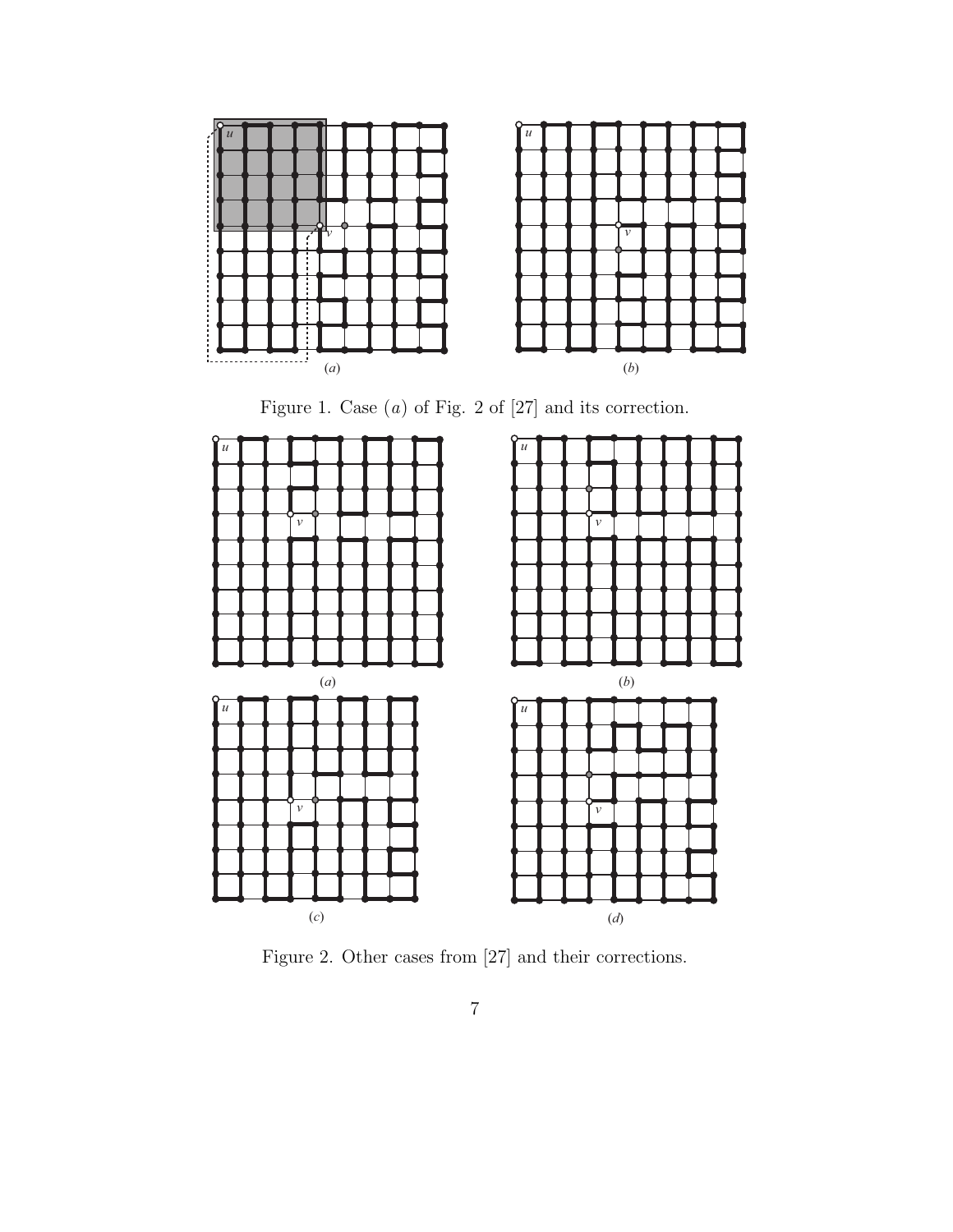### 4 The general case when  $k$  is even

We begin by examining whether  $Q_n^k$  is bipanconnected or not when k is even (we reiterate that  $Q_n^k$  is bipartite when k is even). As remarked earlier, this question was posed as an open problem by Wang, An, Pan, Wang and Qu in [27]. We answer this question precisely.

**Theorem 2** Let  $k \geq 4$  and  $n \geq 2$ , with k even, and let u and v be distinct vertices of  $Q_n^k$ .

- 1. If  $d(u, v)$  is odd then there exists a Hamiltonian path joining u and v such that this path can be progressively shortened to obtain paths of all odd lengths between  $d(u, v)$  and  $k<sup>n</sup> - 1$ , inclusive.
- 2. If  $d(u, v)$  is even then there exists an almost-Hamiltonian path joining u and v such that the residual vertex is adjacent to v and such that this path can be progressively shortened to obtain paths of all even lengths between  $d(u, v)$  and  $k^n - 2$ , inclusive.

In particular,  $Q_n^k$  is bipannconnected.

**Proof** The vertex-symmetry of  $Q_n^k$  means that, w.l.o.g., we may suppose that  $u = (0, 0, \ldots, 0)$  and  $v = (v_{n-1}, v_{n-2}, v_{n-3}, \ldots, v_0)$ , where  $v_i \leq \frac{k}{2}$  $\frac{k}{2}$ , for  $i = 0, 1, \ldots, n - 1$ , and where  $v \neq (v_{n-1}, 0, \ldots, 0)$ . For brevity, denote  $v_{n-1}$ as a.

Let  $u^{i} = (i, 0, 0, \ldots, 0)$ , for  $0 \leq i \leq k - 1$ ; hence,  $u = u^{0}$  and  $v \neq u^{a}$ . Partition  $Q_n^k$  over dimension  $n-1$  to obtain  $Q_n^k(0), Q_n^k(1), \ldots, Q_n^k(k-1)$ . We proceed by induction on  $n$ . There are two cases, according to whether  $d(u^a, v)$  is odd or even.

Case (i)  $d(u^a, v)$  is odd.

So, by the induction hypothesis applied to  $Q_n^k(a)$ , there exists a Hamiltonian path  $\rho_a$  from  $u^a$  to v in  $Q_n^k(a)$  which can be progressively shortened to obtain paths of all odd lengths between  $d(u^a, v) = d(u, v) - a$  and  $k^{n-1} - 1$ , inclusive. Note that if the parity of  $v$  is even (resp. odd) then  $a$  is odd (resp. even).

Denote the vertex  $(i, v_{n-2}, v_{n-3}, \ldots, v_0)$  as  $v^i$ , for  $i \in \{0, 1, \ldots, k-1\};$ so,  $v = v^a$ . For each  $i \in \{0, 1, \ldots, k-1\} \setminus \{a\}$ , let  $\rho_i \in Q_n^k(i)$  be obtained from  $\rho_a$  by setting the first component of every vertex of  $\rho_a$  at i. Note that corresponding vertices of the paths  $\rho_0, \rho_1, \ldots, \rho_{k-1}$  induce cycles of length k in  $Q_h^k$ , e.g.,  $u^0, u^1, \ldots, u^{k-1}, u^0$  is a cycle of length k, as is  $v^0, v^1, \ldots, v^{k-1}, v^0$ .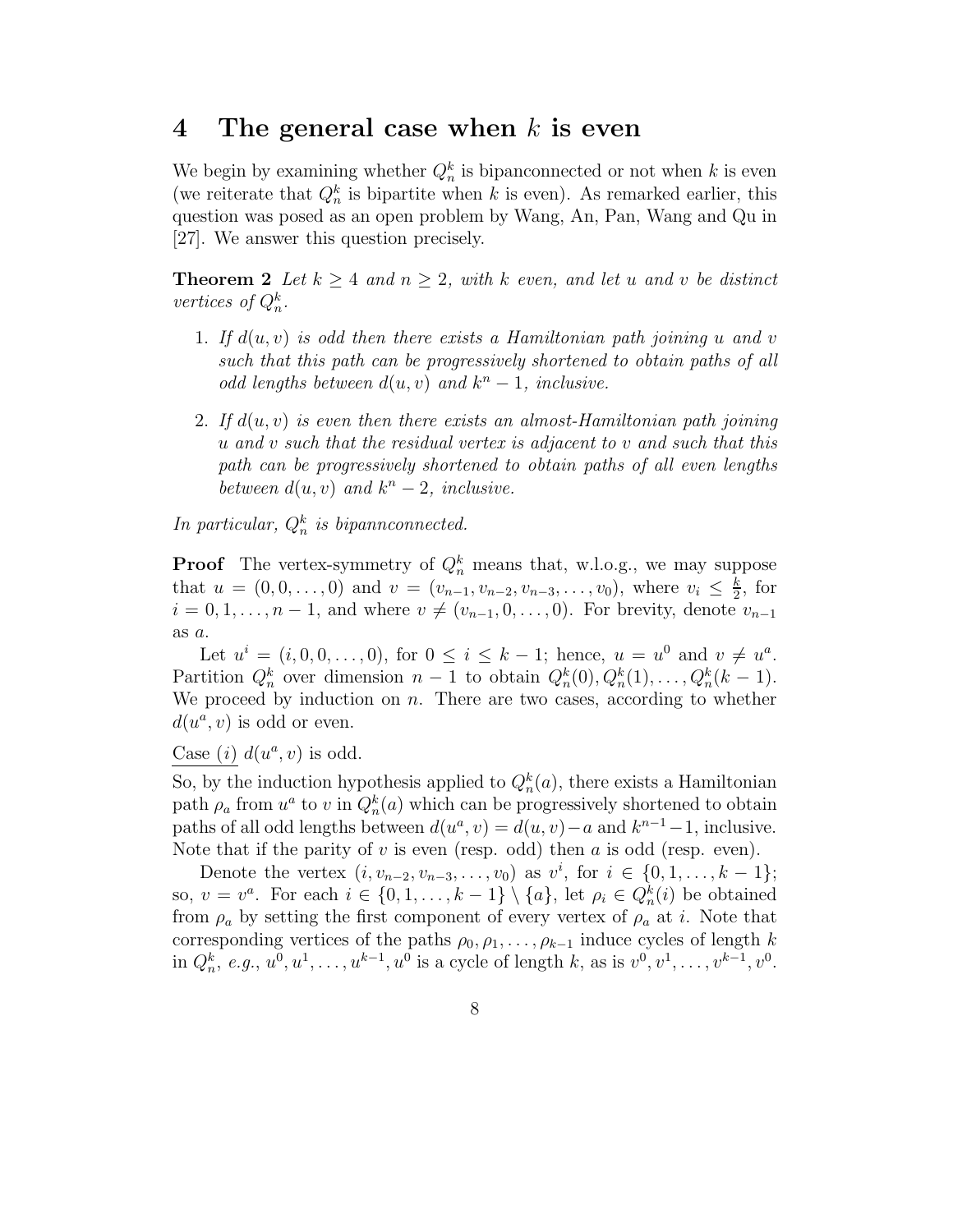In particular, the edges of these induced cycles and the edges of the paths  $\rho_0, \rho_1, \ldots, \rho_{k-1}$  yield a  $k \times k^{n-1}$  grid, with rows  $1, 2, \ldots, k$  and columns  $1, 2, \ldots, m$ , where  $m = k^{n-1}$ , with 'wrap-around' column edges. Refer to the vertices by their row-column co-ordinates in this grid; so, for example,  $u$ is the vertex  $(1, 1)$  and v is the vertex  $(a + 1, m)$ .

Sub-case  $(i.a)$  Suppose that a is even (and so v lies on odd row  $a + 1$ ). Consider the path  $\rho$  from u to v defined as:

$$
(1, 1), (2, 1), \ldots, (k, 1), (k, 2), (k - 1, 2), \ldots, (1, 2),(1, 3), (2, 3), \ldots, (k, 3), (k, 4), (k - 1, 4), \ldots, (1, 4),\ldots, (1, m - 3), (2, m - 3), \ldots, (k, m - 3), (k, m - 2),(k - 1, m - 2), \ldots, (1, m - 2), (1, m - 1), (k, m - 1),(k - 1, m - 1), \ldots, (a + 2, m - 1), (a + 2, m), (a + 3, m), \ldots,(k - 1, m), (k, m), (1, m), (2, m), (2, m - 1), (3, m - 1), (3, m),(4, m), (4, m - 1), \ldots, (a, m), (a, m - 1), (a + 1, m - 1), (a + 1, m).
$$

The path  $\rho$  is Hamiltonian and can be visualized as in Fig. 3(*a*). Furthermore, it can trivially be progressively shortened to obtain paths of all odd lengths between  $k^{n-1} - 1 + a$  and  $k^n - 1$  (inclusive), and so that the path of length  $k^{n-1} - 1 + a$  is the path  $\rho_0$  in  $Q_n^k(0)$ , from u to  $v^0$ , extended with the path in column m of length a to vertex v. By above, the path  $\rho^0$  can be progressively shortened to obtain paths of all odd lengths between  $d(u, v^0) = d(u, v) - a$ and  $k^{n-1} - 1$ , and we obtain the required result.

Sub-case  $(i.b)$  Suppose that a is odd (and so v lies on even row  $a + 1 \geq 2$ ). Consider the path  $\rho$  from u to v defined as:

$$
(1, 1), (2, 1), \ldots, (k, 1), (k, 2), (k - 1, 2), \ldots, (1, 2),(1, 3), (2, 3), \ldots, (k, 3), (k, 4), (k - 1, 4), \ldots, (1, 4),\ldots, (1, m - 3), (2, m - 3), \ldots, (k, m - 3), (k, m - 2),(k - 1, m - 2), \ldots, (1, m - 2), (1, m - 1), (k, m - 1),(k - 1, m - 1), \ldots, (a + 2, m - 1), (a + 2, m),(a + 3, m), \ldots, (k - 1, m), (k, m), (1, m), (2, m),(2, m - 1), (3, m - 1), (3, m), (4, m), (4, m - 1), \ldots,(a, m - 1), (a, m), (a + 1, m)
$$

(note that the vertex  $(a + 1, m - 1)$  does not appear on  $\rho$ ).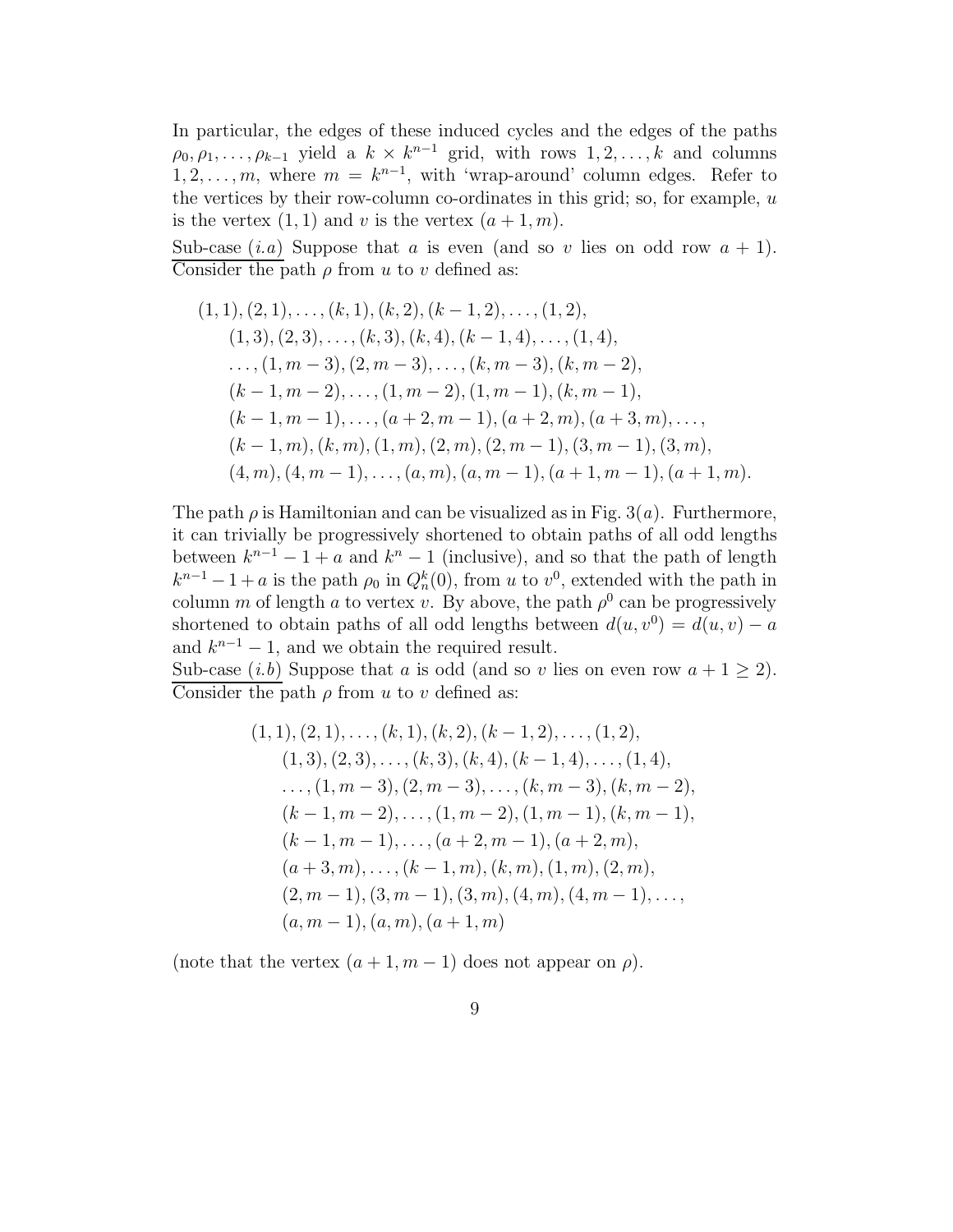

Figure 3. The different cases when  $d(u^a, v)$  is odd.

The path  $\rho$  is almost-Hamiltonian and can be visualized as in Fig. 3(b). Furthermore, it can trivially be progressively shortened to obtain paths of all even lengths between  $k^{n-1} - 1 + a$  and  $k^n - 2$ , and so that the path of length  $k^{n-1} - 1 + a$  is the path  $\rho_0$  in  $Q_n^k(0)$ , from u to  $v^0$ , extended with the path in column m of length a from  $v^0$  to v. By above, the path  $\rho^0$  can be progressively shortened to obtain paths of all odd lengths between  $d(u, v^0)$ and  $k^{n-1} - 1$ . As  $d(u, v) = d(u, v^0) + a$  and the vertex  $(a + 1, m - 1)$  is adjacent to v, we obtain the required result.

### Case *(ii)*  $d(u^a, v)$  is even.

So, by the induction hypothesis applied to  $Q_n^k(a)$ , there exists an almost-Hamiltonian path  $\rho_a$  from  $u^a$  to v in  $Q_n^k(a)$  which can be progressively shortened to obtain paths of all even lengths between  $d(u^a, v) = d(u, v) - a$  and  $k^{n-1} - 2$ , and so that the residual vertex of the almost-Hamiltonian path  $\rho_a$ is adjacent to v. Note that if the parity of v is even (resp. odd) then a is even (resp. odd).

For each  $i \in \{0, 1, \ldots, k-1\} \setminus \{a\}$ , let  $\rho_i \in Q_n^k(i)$  be obtained from  $\rho_a$  by setting the first component of every vertex of  $\rho_a$  at i. As was the case in Case (i), corresponding vertices of the paths  $\rho_0, \rho_1, \ldots, \rho_{k-1}$  induce cycles of length k in  $Q_n^k$ . In particular, the edges of these induced cycles and the edges of the paths  $\rho_0, \rho_1, \ldots, \rho_{k-1}$  yield a  $k \times (k^{n-1} - 1)$  grid, with rows  $1, 2, \ldots, k$  and columns  $1, 2, \ldots, m-1$ , where  $m = k^{n-1}$ , with 'wraparound' column edges. Furthermore, if we denote the residual vertex of  $\rho_i$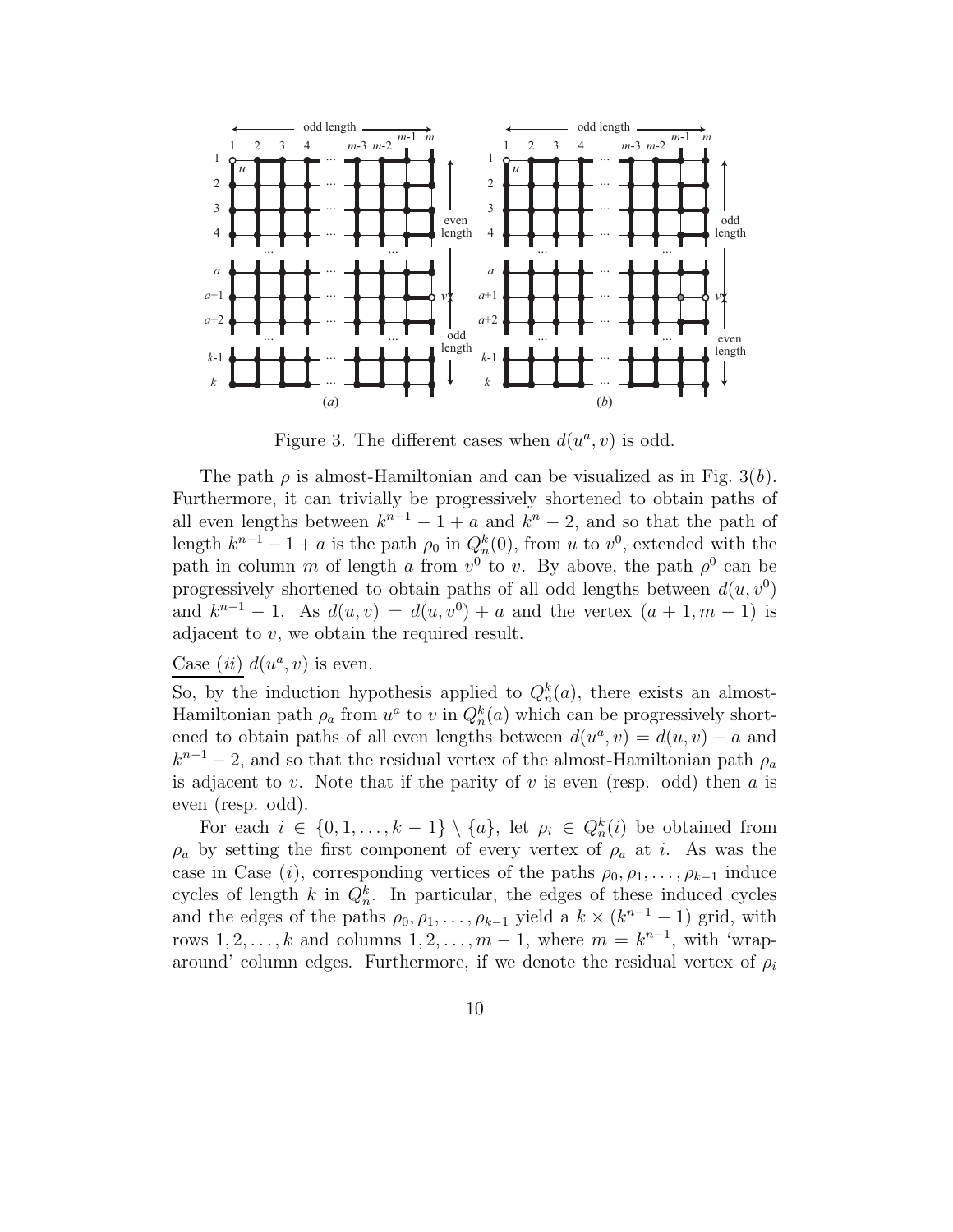in  $Q_n^k(i)$  by  $r^i$  then there is an edge  $(v^i, r^i)$  in  $Q_n^k$ , for  $i = 0, 1, \ldots, k - 1$ ; moreover,  $r^0, r^1, \ldots, r^{k-1}, r^0$  is a cycle (this is why we focus on the adjacency relationship between the residual vertex and the vertex  $v$ , as in the statement of the result). Thus, we have a  $k \times m$  grid with 'wrap-around' column edges, just as we had in Case  $(i)$ ; as before, we refer to the vertices as row-column pairs.

Sub-case (*ii.a*) Suppose that a is even (and so v lies on odd row  $a + 1 \ge 1$ and on column  $m-1$ ). Consider the path  $\rho$  from u to v defined as:

$$
(1, 1), (2, 1), \ldots, (k, 1), (k, 2), (k - 1, 2), \ldots, (1, 2),(1, 3), (2, 3), \ldots, (k, 3), (k, 4), (k - 1, 4), \ldots, (1, 4),\ldots, (1, m - 3), (2, m - 3), \ldots, (k, m - 3), (k, m - 2),(k, m - 1), (k, m), (k - 1, m), \ldots, (a + 2, m), (a + 2, m - 1),(a + 3, m - 1), \ldots, (k - 1, m - 1), (k - 1, m - 2),(k - 2, m - 2), \ldots, (1, m - 2), (1, m - 1), (1, m),(2, m), (2, m - 1), (3, m - 1), (3, m), (4, m),(4, m - 1), \ldots, (a, m), (a, m - 1), (a + 1, m - 1)
$$

(note that the vertex  $(a + 1, m)$  does not appear on  $\rho$ ). The path  $\rho$  is almost-Hamiltonian and can be visualized as in Fig.  $4(a)$ . Furthermore, it can trivially be progressively shortened to obtain paths of all even lengths between  $k^{n-1} - 2 + a$  and  $k^{n} - 2$ , and so that the path of length  $k^{n-1} - 2 + a$ is the path  $\rho_0$  in  $Q_n^k(0)$ , from u to  $v^0$ , extended with the path in column  $m-1$  of length a from  $v^0$  to v. By above, the path  $\rho^0$  can be progressively shortened to obtain paths of all even lengths between  $d(u, v^0)$  and  $k^{n-1} - 2$ . As  $d(u, v) = d(u, v^0) + a$  and the vertex  $(a + 1, m)$  is adjacent to v, we obtain the required result.

Sub-case (*ii.b*) Suppose that a is odd (and so v lies on even row  $a + 1 \geq 2$ and on column  $m-1$ ). Consider the path  $\rho$  from u to v defined as:

$$
(1, 1), (2, 1), \ldots, (k, 1), (k, 2), (k - 1, 2), \ldots, (1, 2),
$$
  
\n
$$
(1, 3), (2, 3), \ldots, (k, 3), (k, 4), (k - 1, 4), \ldots, (1, 4),
$$
  
\n
$$
\ldots, (1, m - 3), (2, m - 3), \ldots, (k, m - 3), (k, m - 2),
$$
  
\n
$$
(k - 1, m - 2), \ldots, (1, m - 2), (1, m - 1), (1, m), (2, m),
$$
  
\n
$$
(2, m - 1), (3, m - 1), (3, m), (4, m), (4, m - 1), \ldots,
$$
  
\n
$$
(a, m - 1), (a, m), (a + 1, m), (a + 2, m), \ldots, (k - 1, m), (k, m),
$$
  
\n
$$
(k, m - 1), (k - 1, m - 1), \ldots, (a + 2, m - 1), (a + 1, m - 1).
$$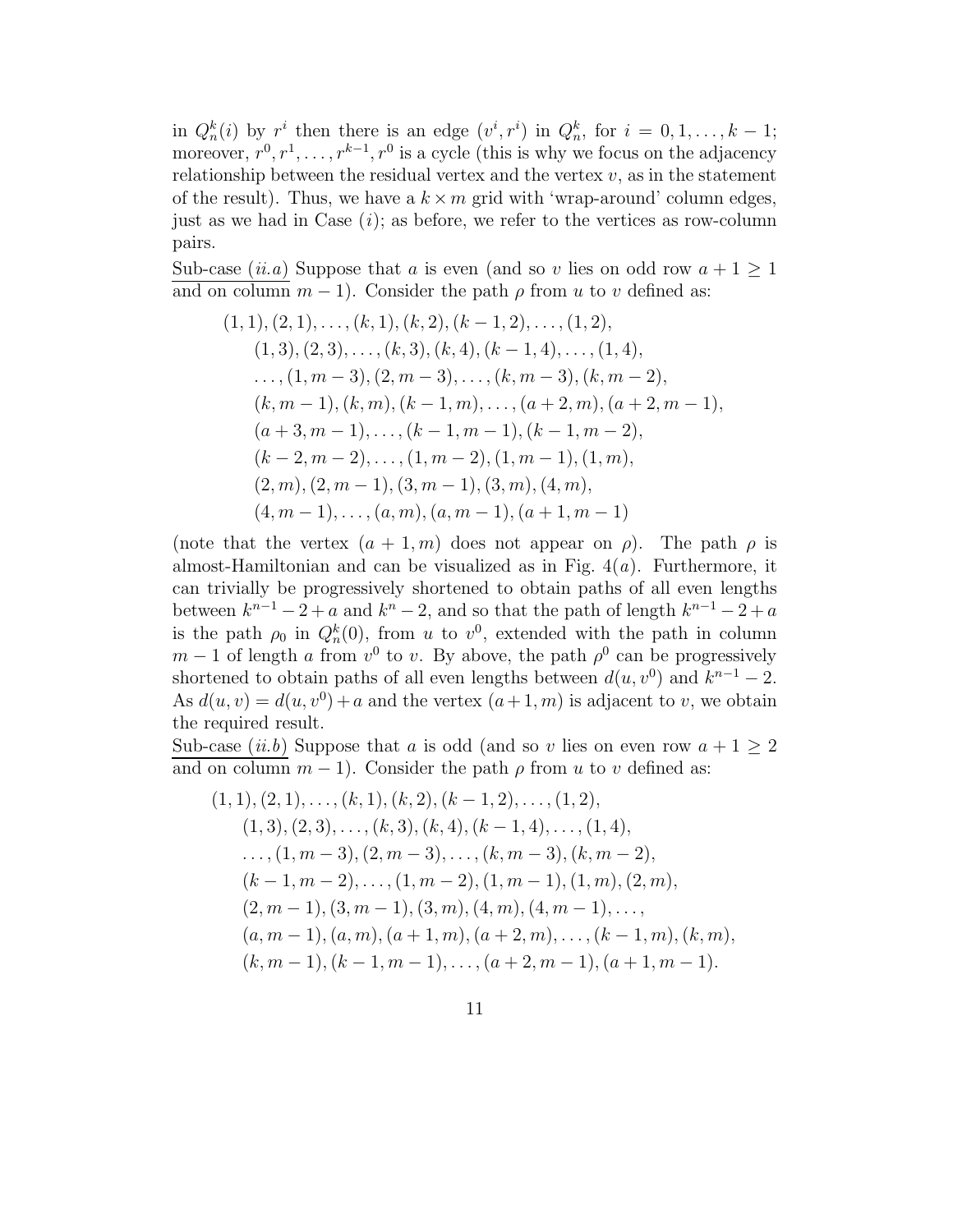

Figure 4. The different cases when  $d(u^a, v)$  is even.

The path  $\rho$  is Hamiltonian and can be visualized as in Fig. 4(b). Furthermore, it can trivially be progressively shortened to obtain paths of all odd lengths between  $k^{n-1} - 2 + a$  and  $k^n - 1$ , and so that the path of length  $k^{n-1} - 2 + a$  is the path  $\rho_0$  in  $Q_n^k(0)$ , from u to  $v^0$ , extended with the path in column  $m-1$  of length a from  $v^0$  to v. By above, the path  $\rho^0$ can be progressively shortened to obtain paths of all even lengths between  $d(u, v^0) = d(u, v) - a$  and  $k^{n-1} - 2$ ; thus, we obtain the required result.

All that remains is to deal with the base case of the induction. However, the base case is handled by Proposition 1.  $\Box$ 

The following is an immediate corollary of Theorem 2.

**Corollary 3** Let  $k \geq 4$  and  $n \geq 2$ , with k even.  $Q_n^k$  is edge-bipancyclic.

### 5 The general case when  $k$  is odd

We now examine whether  $Q_n^k$  is bipanconnected when k is odd. As remarked earlier, this question was posed as an open problem by Wang, An, Pan, Wang and Qu in [27]. We answer this question precisely; in fact, we prove even more as we shall see later.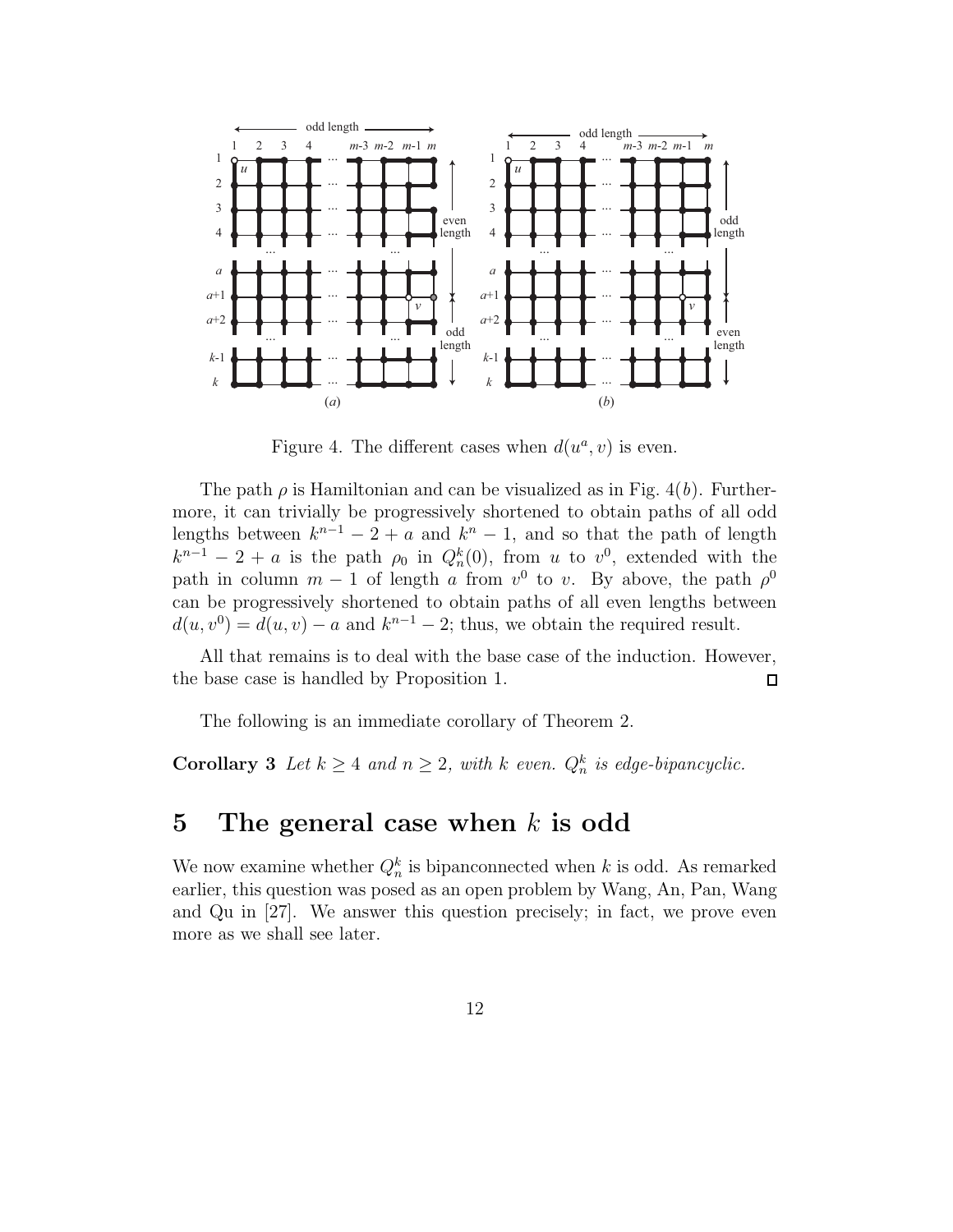**Theorem 4** Let  $k \geq 3$  and  $n \geq 2$ , with k odd, and let u and v be distinct vertices of  $Q_n^k$ .

- 1. If  $d(u, v)$  is even then there exists a Hamiltonian path joining u and v such that this path can be progressively shortened to obtain paths of all even lengths between  $d(u, v)$  and  $k<sup>n</sup> - 1$ , inclusive.
- 2. If  $d(u, v)$  is odd then there exists an almost-Hamiltonian path joining u and v such that the residual vertex is adjacent to v and such that this path can be progressively shortened to obtain paths of all odd lengths between  $d(u, v)$  and  $k^n - 2$ , inclusive.

In particular,  $Q_n^k$  is bipannconnected.

Proof The proof is very similar in structure to that of Theorem 2 and we adopt the exact same notation as in that proof. Again, we proceed by induction on n and there are two cases, according to whether  $d(u^a, v)$  is odd or even.

Case (*i*)  $d(u^a, v)$  is even.

So, by the induction hypothesis, there exists a Hamiltonian path  $\rho_a$  from  $u^a$ to v in  $Q_n^k(a)$  which can be progressively shortened to obtain paths of all even lengths between  $d(u^a, v) = d(u, v) - a$  and  $k^{n-1} - 1$ , inclusive. As in the proof Theorem 2, the paths  $\rho_0, \rho_1, \ldots, \rho_{k-1}$  yield a  $k \times k^{n-1}$  grid, with rows  $1, 2, \ldots, k$  and columns  $1, 2, \ldots, m$ , where  $m = k^{n-1}$ , with 'wrap-around' column edges.

Sub-case  $(i.a)$  Suppose that a is even (and so v lies on odd row  $a + 1 \ge 1$ ) and on column m). Consider the path  $\rho$  from u to v defined as:

$$
(1, 1), (2, 1), \ldots, (k, 1), (k, 2), (k - 1, 2), \ldots, (1, 2),
$$
  
\n
$$
(1, 3), (2, 3), \ldots, (k, 3), (k, 4), (k - 1, 4), \ldots, (1, 4), \ldots,
$$
  
\n
$$
(k, m - 3), (k - 1, m - 3), \ldots, (1, m - 3), (1, m - 2),
$$
  
\n
$$
(2, m - 2), \ldots, (k, m - 2), (k, m - 1), (k, m), (k - 1, m),
$$
  
\n
$$
(k - 1, m - 1), (k - 2, m - 1), (k - 2, m), \ldots, (a + 2, m),
$$
  
\n
$$
(a + 2, m - 1), (a + 1, m - 1), (a, m - 1), \ldots, (1, m - 1),
$$
  
\n
$$
(1, m), (2, m), \ldots, (a + 1, m).
$$

The path  $\rho$  is Hamiltonian and can be visualized as in Fig. 5(*a*). Similarly to as in the proof of Theorem 2,  $\rho$  can be progressively shortened to obtain paths of all even lengths between  $d(u, v)$  and  $k<sup>n</sup> - 1$ .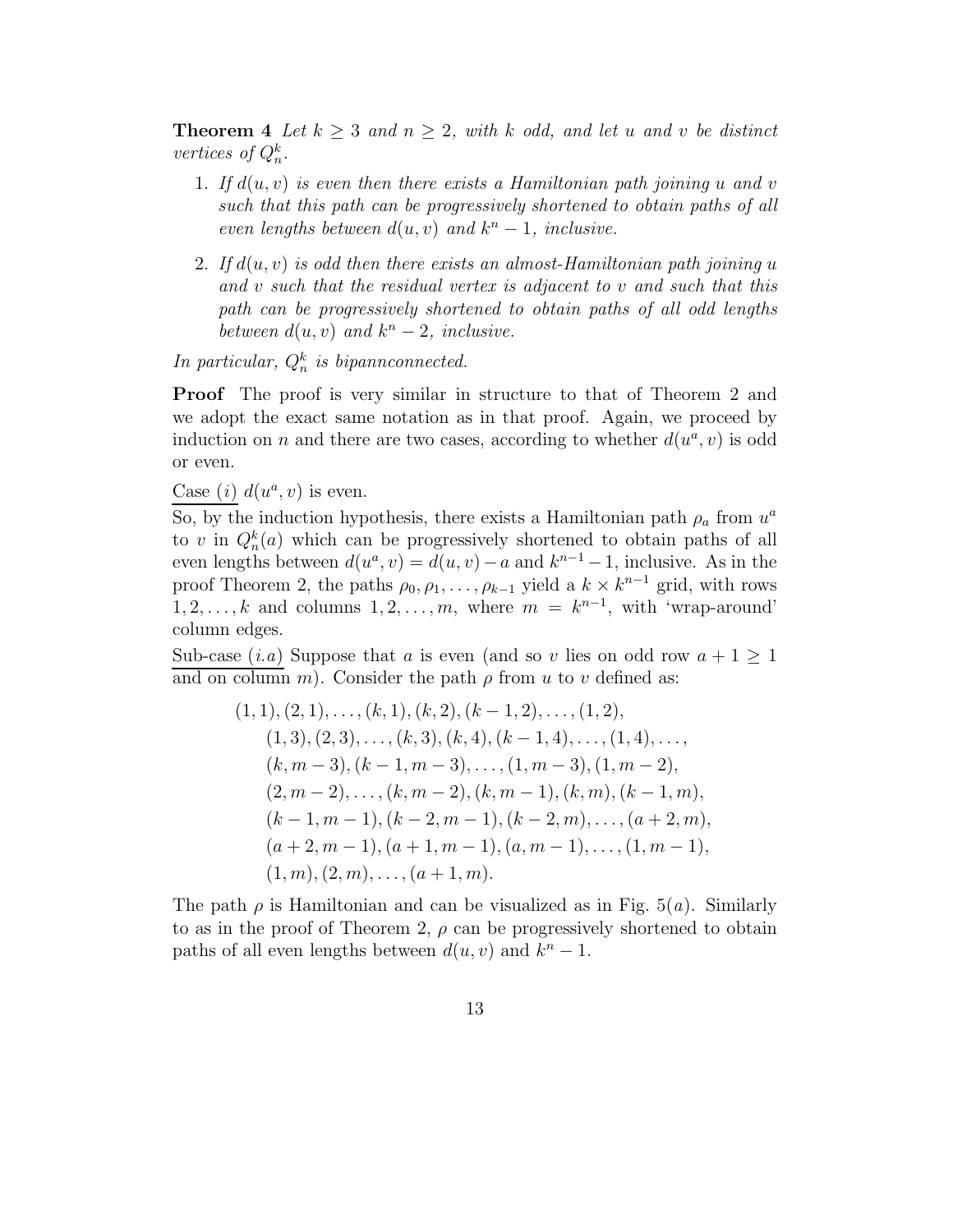

Figure 5. The different cases when  $d(u^a, v)$  is even.

Sub-case  $(i.b)$  Suppose that a is odd (and so v lies on even row  $a + 1 \geq 2$ ) and on column m). Consider the path  $\rho$  from u to v defined as:

$$
(1, 1), (2, 1), \ldots, (k, 1), (k, 2), (k - 1, 2), \ldots, (1, 2),(1, 3), (2, 3), \ldots, (k, 3), (k, 4), (k - 1, 4), \ldots, (1, 4), \ldots,(k, m - 3), (k - 1, m - 3), \ldots, (1, m - 3), (1, m - 2), (2, m - 2),\ldots, (k, m - 2), (k, m - 1), (k, m), (k - 1, m),(k - 1, m - 1), (k - 2, m - 1), (k - 2, m), (k - 3, m),(k - 3, m - 1), \ldots, (a + 2, m - 1), (a + 1, m - 1), (a, m - 1),\ldots, (1, m - 1), (1, m), (2, m), \ldots, (a + 1, m)
$$

(note that the vertex  $(a+2, m)$  does not appear on  $\rho$ ). The path  $\rho$  is almost-Hamiltonian and can be visualized as in Fig.  $5(b)$ . Similarly to as in the proof of Theorem 2,  $\rho$  can be progressively shortened to obtain paths of all odd lengths between  $d(u, v)$  and  $k^n - 2$ .

Case (ii)  $d(u^a, v)$  is odd.

So, by the induction hypothesis, there exists an almost-Hamiltonian path  $\rho_a$ from  $u^a$  to v in  $Q_n^k(a)$  which can be progressively shortened to obtain paths of all odd lengths between  $d(u^a, v) = d(u, v) - a$  and  $k^{n-1} - 2$ , and so that the residual vertex of the almost-Hamiltonian path  $\rho_a$  is adjacent to v. As in the proof Theorem 2, the paths  $\rho_0, \rho_1, \ldots, \rho_{k-1}$  and the residual vertices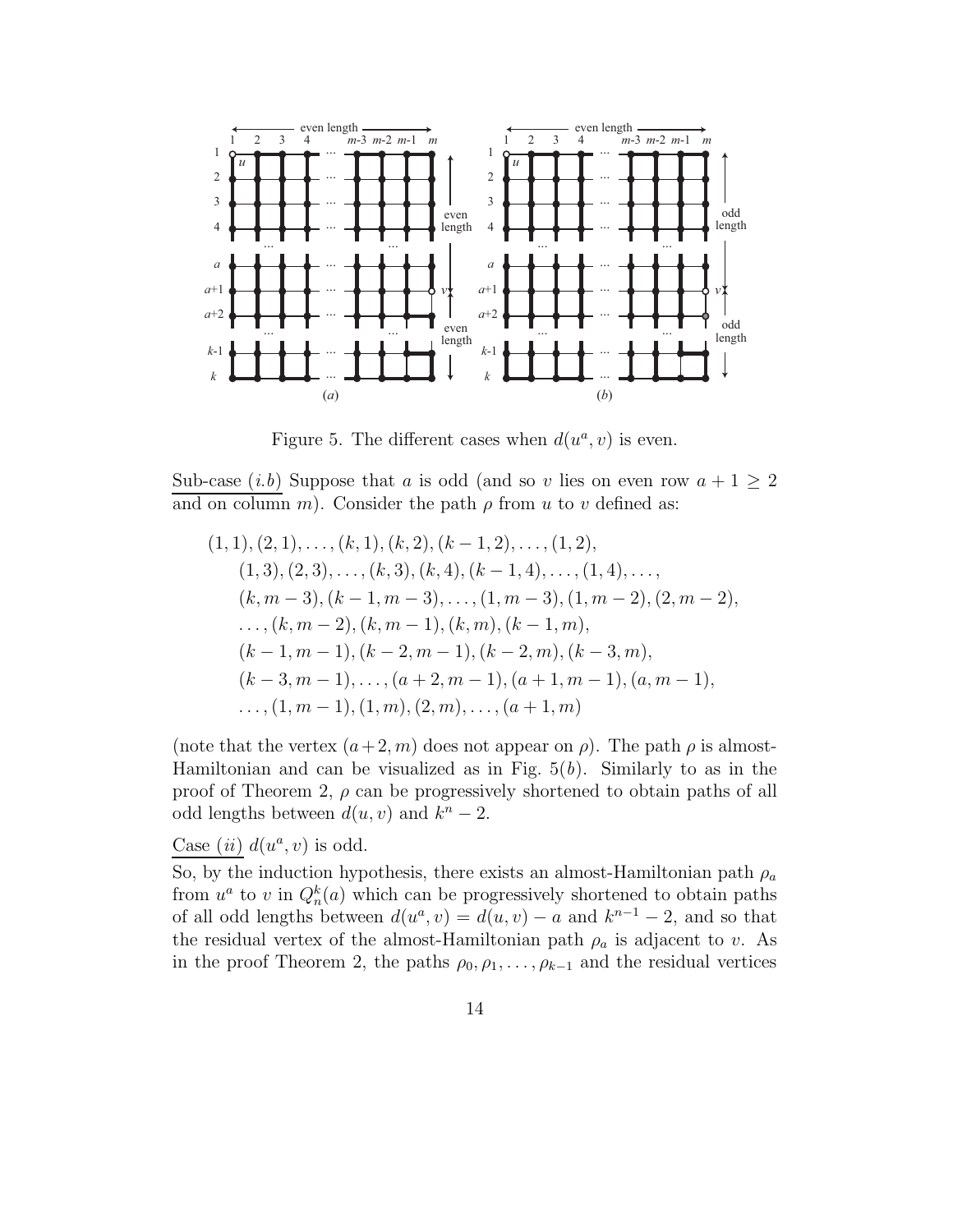yield a  $k \times k^{n-1}$  grid, with rows  $1, 2, ..., k$  and columns  $1, 2, ..., m$ , where  $m = k^{n-1}$ , with 'wrap-around' column edges.

Sub-case (*ii.a*) Suppose that a is odd (and so v lies on even row  $a + 1 \ge 2$ and on column  $m-1$ ). Consider the path  $\rho$  from u to v defined as:

$$
(1, 1), (2, 1), \ldots, (k, 1), (k, 2), (k - 1, 2), \ldots, (1, 2),(1, 3), (2, 3), \ldots, (k, 3), (k, 4), (k - 1, 4), \ldots, (1, 4),\ldots, (k, m - 3), (k, m - 2), (k - 1, m - 2), (k - 1, m - 3), \ldots,(a + 2, m - 3), (a + 2, m - 2), (a + 1, m - 2), (a + 1, m - 3),(a, m - 3), (a, m - 2), \ldots, (4, m - 2), (4, m - 3), (3, m - 3),(3, m - 2), (2, m - 2), (2, m - 3), (1, m - 3), (1, m - 2), (1, m - 1),(k, m - 1), (k - 1, m - 1), \ldots, (a + 2, m - 1), (a + 2, m), (a + 3, m),\ldots, (k, m), (1, m), (2, m), (2, m - 1), (3, m - 1), (3, m), (4, m),(4, m - 1), \ldots, (a, m - 1), (a, m), (a + 1, m), (a + 1, m - 1).
$$

The path  $\rho$  is Hamiltonian and can be visualized as in Fig. 6(*a*). Similarly to as in the proof of Theorem 2,  $\rho$  can be progressively shortened to obtain paths of all even lengths between  $d(u, v)$  and  $k<sup>n</sup> - 1$ .



Figure 6. The different cases when  $d(u^a, v)$  is odd.

Sub-case (*ii.b*) Suppose that a is even (and so v lies on odd row  $a + 1 \ge 1$ and on column  $m-1$ ). Consider the path  $\rho$  from u to v defined as:

 $(1, 1), (2, 1), \ldots, (k, 1), (k, 2), (k - 1, 2), \ldots, (1, 2),$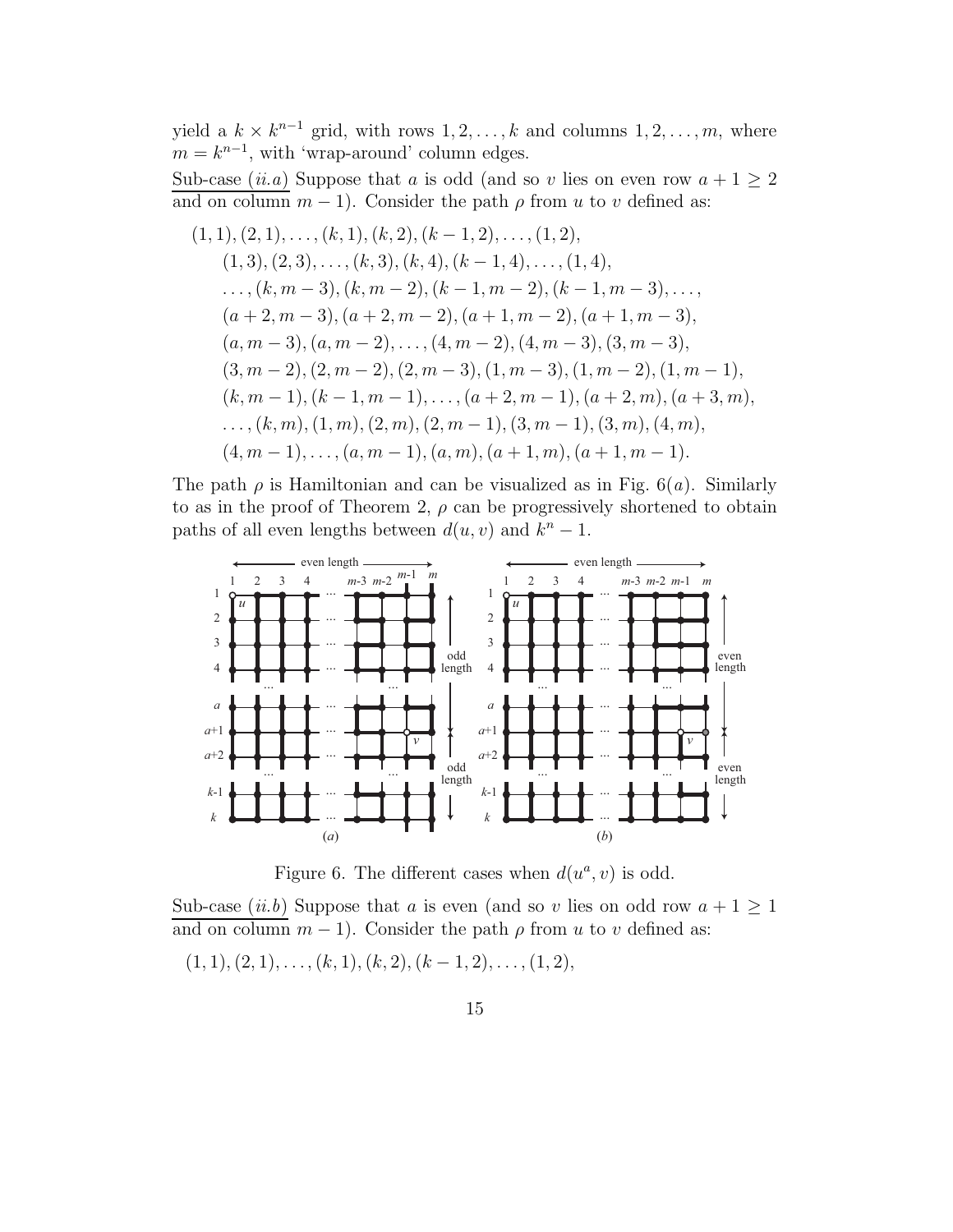$$
(1,3), (2,3), \ldots, (k,3), (k,4), (k-1,4), \ldots, (1,4),
$$
  
\ldots,  $(k, m-3), (k-1, m-3), \ldots, (1, m-3), (1, m-2),$   
\n $(1, m-1), (1, m), (2, m), (2, m-1), (2, m-2), (3, m-2), (3, m-1),$   
\n $(3, m), (4, m), (4, m-1), (4, m-2), \ldots, (a, m), (a, m-1),$   
\n $(a, m-2), (a+1, m-2), (a+2, m-2), \ldots, (k, m-2),$   
\n $(k, m-1), (k, m), (k-1, m), (k-1, m-1), (k-2, m-1),$   
\ldots,  $(a+2, m), (a+2, m-1), (a+1, m-1)$ 

(note that the vertex  $(a+1, m)$  does not appear on  $\rho$ ). The path  $\rho$  is almost-Hamiltonian and can be visualized as in Fig.  $6(b)$ . Similarly to as in the proof of Theorem 2,  $\rho$  can be progressively shortened to obtain paths of all odd lengths between  $d(u, v)$  and  $k^n - 2$ .

However, the base case is handled by Proposition 1.

$$
\Box
$$

The following is an immediate corollary of Theorem 4.

### **Corollary 5** Let  $k \geq 3$  and  $n \geq 2$ , with k odd.  $Q_n^k$  is edge-bipancyclic.

As remarked earlier, bipanconnectivity and bipancyclicity are concepts which make most sense in the context of bipartite graphs, such as the graphs  $Q_n^k$ , for k even. However, when k is odd,  $Q_n^k$  is not bipartite and it is possible that odd cycles might exist, as well as odd and even length paths between vertices  $u$  and  $v$ . As we shall see, this is indeed the case but not universally.

Henceforth, k is odd. Consider the vertices  $u = (0, 0, \ldots, 0)$  and  $v =$  $(v_{n-1}, v_{n-2}, \ldots, v_0)$  of  $Q_n^k$ , where (as usual) we assume w.l.o.g. that  $v_i \leq \frac{k-1}{2}$  $\frac{-1}{2}$ , for  $i = 0, 1, \ldots, n - 1$ . Consider any path from u to v that does not use any 'wrap-around' edge, i.e., an edge where the ith component of one incident vertex is  $k-1$  and where the *i*th component of the other incident vertex is 0, for some i. Such a path must alternate between odd parity and even parity vertices; thus, such paths are either all of even length or all of odd length (depending upon whether  $d(u, v)$  is even or odd). Suppose that  $d(u, v)$  is odd (and so all such paths are of odd length). Let  $i$  be such that  $v_i$  is maximal from amongst  $\{v_{n-1}, v_{n-2}, \ldots, v_0\}$ . Any path from u to v of length at most

$$
v_{n-1} + \ldots + v_{i+1} + (k - v_i - 1) + v_{i-1} + \ldots + v_0 = d(u, v) + k - 2v_i - 1
$$

cannot use a wrap-around edge and so must be of odd length. Consequently, there are no even length paths from u to v of length less than  $d(u, v) + k - 2v_i$ .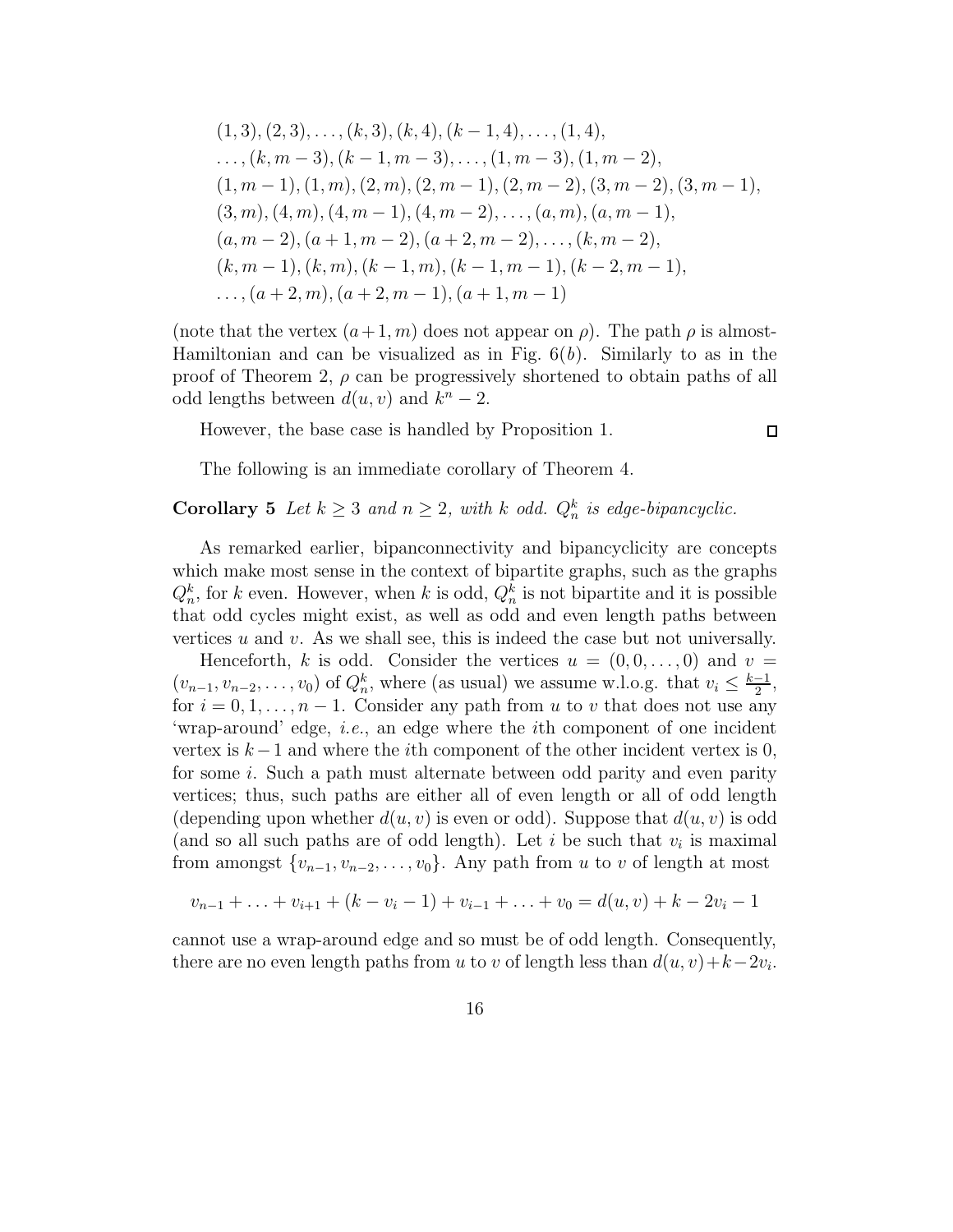Identical reasoning implies that if  $d(u, v)$  is even then there are no odd length paths from u to v of length less than  $d(u, v) + k - 2v_i$ . Consequently, we have a lower bound on the length of a shortest path, joining  $u$  and  $v$  and of parity different from that of  $d(u, v)$ .

Choose the vertex v of  $Q_n^k$  to be such that  $v_{n-1} = 1$  and  $v_j = 0$ , for  $j = 0, 1, \ldots, n-2$ . Thus, there exists a vertex v such that  $d(u, v)$  is odd and there are no paths joining u and v of even length less than  $d(u, v) + k - 2$ . There clearly also exists a vertex v' such that  $d(u, v')$  is even and there are no paths joining u and v' of odd length less than  $d(u, v) + k - 2$ . Consequently, as we are interested in general statements concerning all pairs of distinct vertices from  $Q_n^k$ , we shall only look for even (resp. odd) length paths joining u and v of length at least  $d(u, v) + k - 2$ , when  $d(u, v)$  is odd (resp. even).

**Theorem 6** Let  $k > 3$  and  $n > 2$ , with k odd, and let u and v be distinct vertices of  $Q_n^k$ . There are paths joining u and v of all lengths in  $\{i : d(u, v) +$  $k-3 \leq i \leq k^{n}-1$ . Furthermore, this result is optimal in that there exist distinct vertices u and v of  $Q_n^k$  for which  $d(u, v)$  is odd (resp. even) and there are no even-length (resp. odd-length) paths joining u and v of length less than  $d(u, v) + k - 2$ .

Proof The proof is very similar in structure to that of Theorem 4 and we adopt the exact same notation as in that proof (and in the proof of Theorem 2). There are two cases, according to whether  $d(u^a, v)$  is odd or even. Given the earlier proofs, we are much briefer with our arguments here.

Case (*i*)  $d(u^a, v)$  is even.

By Theorem 4, there exists a Hamiltonian path  $\rho_a$  from  $u^a$  to v in  $Q_n^k(a)$  which can be progressively shortened to obtain paths of all even lengths between  $d(u^a, v) = d(u, v) - a$  and  $k^{n-1} - 1$ , inclusive. As in the proofs of Theorems 2 and 4, the paths  $\rho_0, \rho_1, \ldots, \rho_{k-1}$  yield a  $k \times k^{n-1}$  grid, with rows  $1, 2, \ldots, k$ and columns  $1, 2, ..., m$ , where  $m = k^{n-1}$ , with 'wrap-around' column edges. Sub-case  $(i.a)$  Suppose that a is even (and so v lies on odd row  $a+1 \geq 1$  and on column m). Build the path  $\rho$  as depicted in Fig. 7(a). It is easy to see that  $\rho$  has length  $k^n - 2$  and can be progressively shortened to obtain paths of all odd lengths between  $(k - 1) + d(u^a, v) + a + 1 = d(u, v) + k$  and  $k^n - 2$ (shorten so that the resulting sub-path of length  $k^{n-1} - 1$  lies on row k).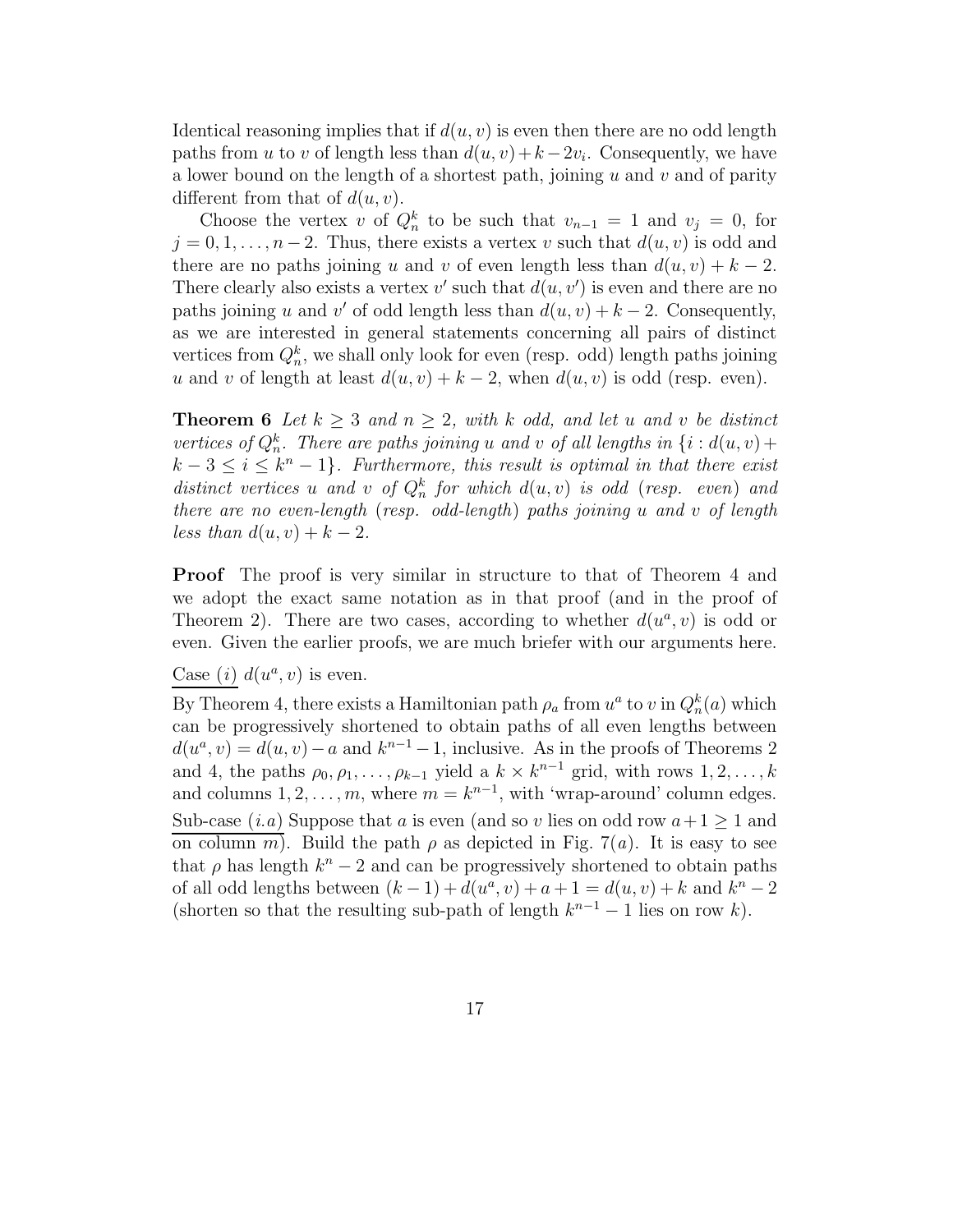

Figure 7. The different cases when  $d(u^a, v)$  is even.

Sub-case  $(i.b)$  Suppose that a is odd (and so v lies on even row  $a+1 \geq 2$  and on column m). Build the path  $\rho$  as depicted in Fig. 7(b). It is easy to see that  $\rho$  has length  $k^n - 1$  and can be progressively shortened to obtain paths of all even lengths between  $(k-1) + d(u^a, v) + a + 1 = d(u, v) + k$  and  $k^n - 1$ .

Case (ii)  $d(u^a, v)$  is odd.

By Theorem 4, there exists an almost-Hamiltonian path  $\rho_a$  from  $u^a$  to v in  $Q_n^k(a)$  which can be progressively shortened to obtain paths of all odd lengths between  $d(u^a, v) = d(u, v) - a$  and  $k^{n-1} - 2$ , inclusive, and so that the residual vertex is adjacent to v. As before, the paths  $\rho_0, \rho_1, \ldots, \rho_{k-1}$  and the residual vertices yield a  $k \times k^{n-1}$  grid, with rows  $1, 2, \ldots, k$  and columns  $1, 2, \ldots, m$ , where  $m = k^{n-1}$ , with 'wrap-around' column edges.

Sub-case (*ii.a*) Suppose that a is odd (and so v lies on even row  $a + 1 \geq 2$ and on column  $m-1$ ). Build the path  $\rho$  as depicted in Fig. 8(a). It is easy to see that  $\rho$  has length  $k^n - 2$  and can be progressively shortened to obtain paths of all odd lengths between  $(k-1) + d(u^a, v) + a + 1 = d(u, v) + k$  and  $k^n-2$ .

Sub-case (*ii.b*) Suppose that a is even (and so v lies on odd row  $a + 1 \geq 1$ and on column  $m-1$ ). Build the path  $\rho$  as depicted in Fig. 8(b). It is easy to see that  $\rho$  has length  $k^n - 1$  and can be progressively shortened to obtain paths of all even lengths between  $(k-1) + d(u^a, v) + a + 1 = d(u, v) + k$  and  $k^n-1$ .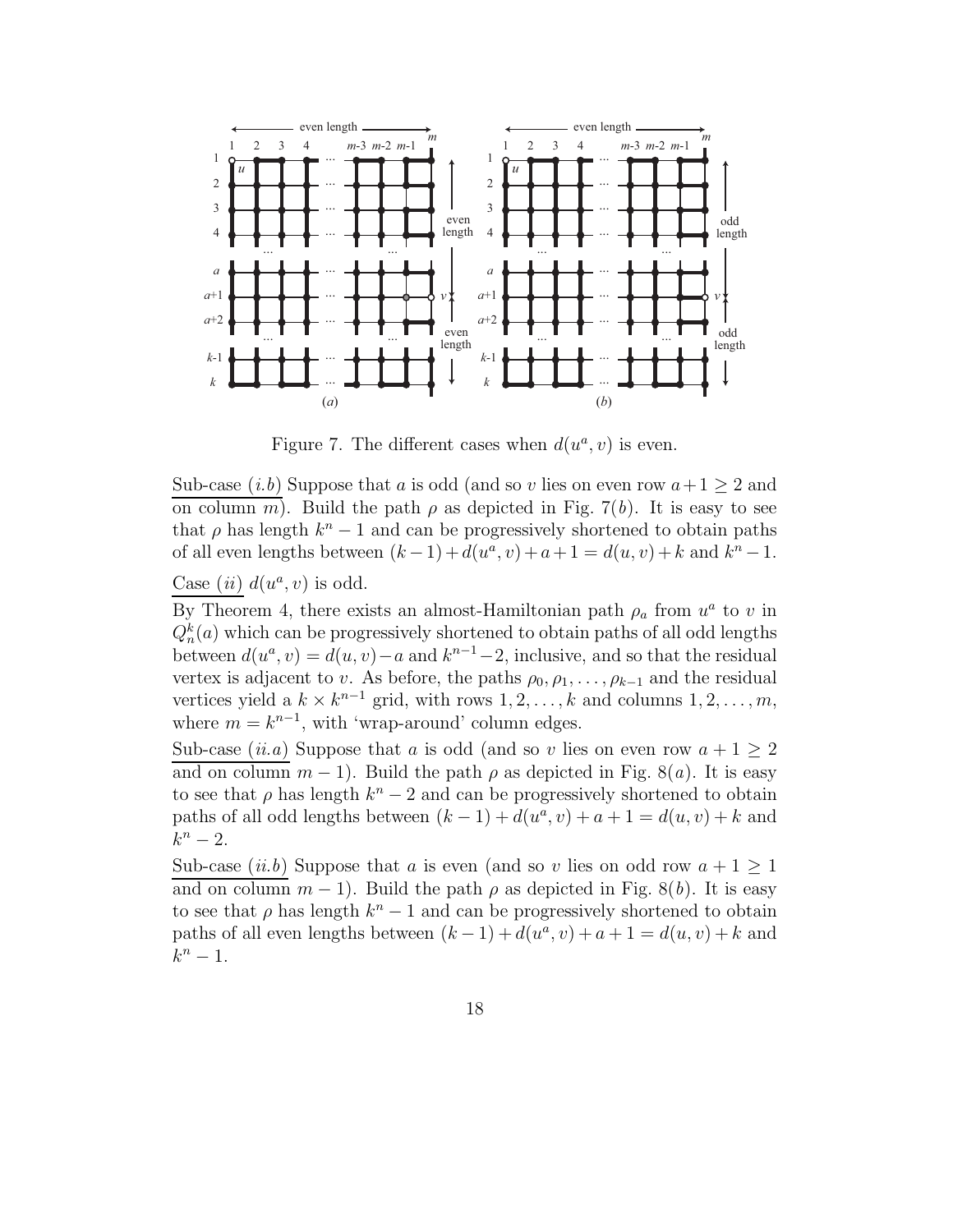

Figure 8. The different cases when  $d(u^a, v)$  is odd.

In order to complete the construction of our paths, we deal with some special cases. W.l.o.g., assume that  $v_{n-1} \neq 0$ . There is trivially a path of length

$$
(k - v_{n-1}) + v_{n-2} + \ldots + v_0 = d(u, v) + k - 2v_{n-1} \le d(u, v) + k - 2
$$

joining  $u$  and  $v$ . We can easily lengthen this path to obtain a path of length  $d(u, v) + k - 2$  joining any distinct vertices u and v. Hence, no matter which vertex  $v$  is, Theorem 4 yields paths as in the statement of the result. Optimality follows by the argument presented prior to the statement of the result.  $\Box$ 

Note that putting  $k = 3$  in Theorem 6 yields the result from [15] that  $Q_n^3$  is edge-pancyclic, and also resolves the question for arbitrary k, as was posed in [15]. The following corollary is immediate, given the fact that the diameter of  $Q_n^k$ , when k is odd, is  $\frac{n(k-1)}{2}$ .

**Corollary 7** Let  $k \geq 3$  and  $n \geq 2$ , with k odd. The k-ary n-cube  $Q_n^k$  is  $m$ -panconnected, for  $m = \frac{n(k-1)+2k-6}{2}$  $\frac{2^{(k-1)}}{2}$ , and  $(k-1)$ -pancyclic.

As remarked earlier, the bounds in Corollary 7 are optimal.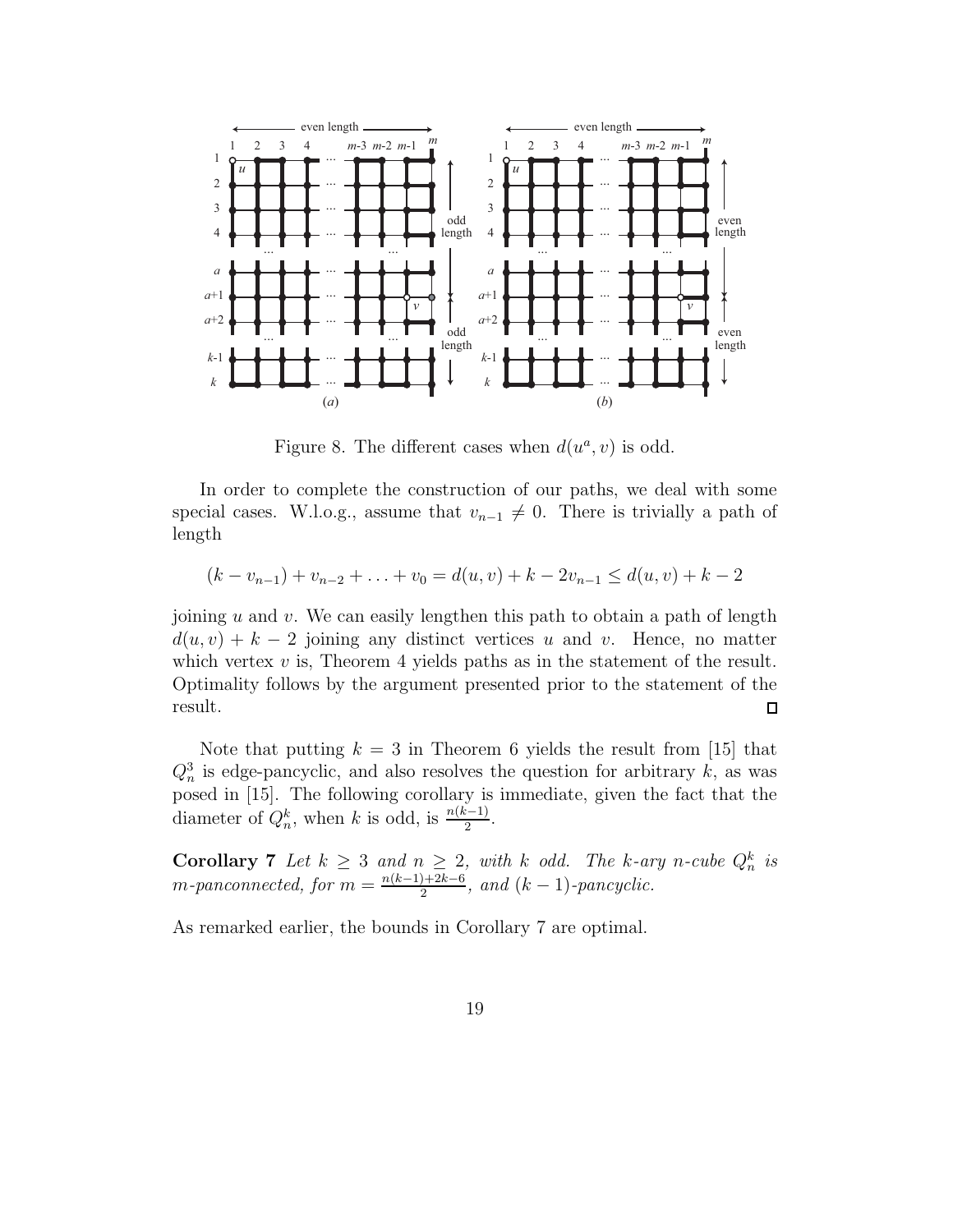### 6 An application

We give here the outline of an application where we require our paths to be progressively shortened and where alternative shortening methods will not suffice.

Consider a parallel machine whose underlying interconnection network is a  $k$ -ary *n*-cube, and where this machine is required to solve problems specifically designed for a cycle of processors (amongst other problems), with the number of processors involved in the cycle being variable. Moreover, there is known to be a faulty processor in the machine and this faulty processor cannot be used in any embedded cycle. Furthermore, the location of the fault is not known and any cycle must be constructed in a distributed fashion, through message-passing between processors.

For simplicity, suppose that k is even and  $n = 2$ ; consequently, any cycle we construct must have even length. We begin our construction by processor  $(0, 0)$  attempting to construct a Hamiltonian path to processor  $(0, 1)$  according to the construction in Proposition 1. Actually, the path is constructed as in Case 1.3 of Theorem 1 of [27]. It is important to note that the constructions in Proposition 1 (and Theorems 1 and 3 of [27]) are of such a uniform nature that the processor at the head of the path constructed so far can calculate in constant time the name of the next processor on the path, and can send a message to this processor thus extending the path constructed so far. If there were no faults then this construction would terminate with a Hamiltonian path from  $(0, 0)$  to  $(0, 1)$  laid out in the kary 2-cube. However, the construction will halt when the faulty processor is encountered (we assume that the processor immediately before the fault on the constructed path can detect that the next processor is faulty).

Let  $p$  be the processor that detects that the faulty processor is the next processor on the path, and suppose that this faulty processor is  $f = (i, j)$ . The processor p sends a message to processor  $s = (i + 1, j)$  (over at most 4 hops, with addition modulo k) that it should use the construction of Proposition 1 to embark on the construction of a path of length  $k^2-2$  to the processor  $(i, j - 1)$ . Note that the path, as shown in Fig. 2(b) (that is, the amended construction of a case from  $[27]$ , avoids the faulty processor f. We reiterate that the uniform nature of the construction is such that the processor at the head of the path constructed so far can calculate in constant time the name of the next processor on the path, and can send a message to this processor thus extending the path constructed so far. Having reached the processor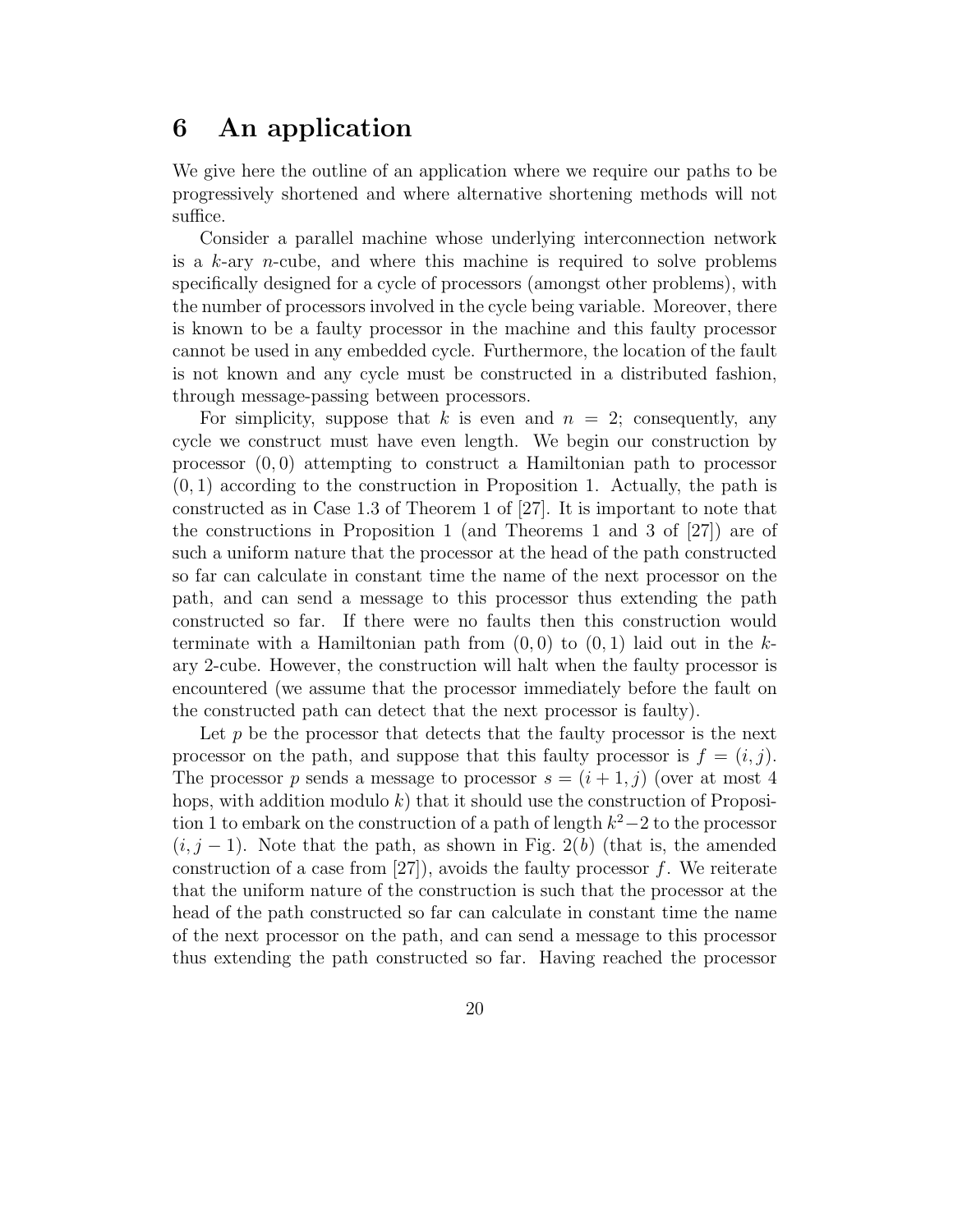$(i, j - 1)$ , we actually truncate the path at processor  $t = (i + 1, j - 1)$ . Thus, we have a path of length  $k^2 - 3$  from processor s to t, avoiding processor  $(i, j - 1)$  and the faulty processor f. Moreover, this path can be progressively shortened so as to obtain any odd length path (of length at most  $k^2-3$ ) joining s to t (and avoiding f). Furthermore, again because of the uniformity of the construction and also the uniformity of the progressive shortening, this progressive shortening can easily be completed by message-passing between the processors. In fact, message-passing can be used so that every processor q on the path computes a list of triples of the form  $(q^+, q^-, i)$  detailing that q appears on a path of length i from s to t so that that the processor  $q^-$ (resp.  $q^+$ ) is the next processor on this path moving towards s (resp. t). The existence of the edge  $(s, t)$  gives our embedded fault-avoiding cycles of varying lengths.

The above construction can be generalized to an analogous construction of fault-avoiding paths and cycles in  $Q_n^k$  where there is a faulty processor. As we stated above, we have not presented the precise details of this generalization; what suffices is that the general principle has been presented and any interested reader could implement the construction if needs be. We envisage that there are many other applications of progressive shortening but we have chosen not to explore these applications here.

### 7 Conclusions

In tandem with [15, 27], we have resolved completely the main questions concerning panconnectivity, bipanconnectivity, pancyclicity and bipancyclicity for a k-ary n-cube  $Q_n^k$ , when  $k \geq 3$  and  $n \geq 2$ . In doing so, we have introduced the new concept of the progressive shortening of a path and shown how this concept can be used to solve a problem related to the embedding of linear arrays and cycles of processors in a distributed-memory multiprocessor whose interconnection network is a  $k$ -ary *n*-cube and where there is one faulty processor.

As directions for future research, we would like to see more applications of progressive shortening (and feel that the concept will prove to be more widely applicable). Also, we would like to see results on panconnectivity, pancyclicity, and so forth, extended to k-ary n-cubes in which there may be (a limited number of) faulty vertices or edges.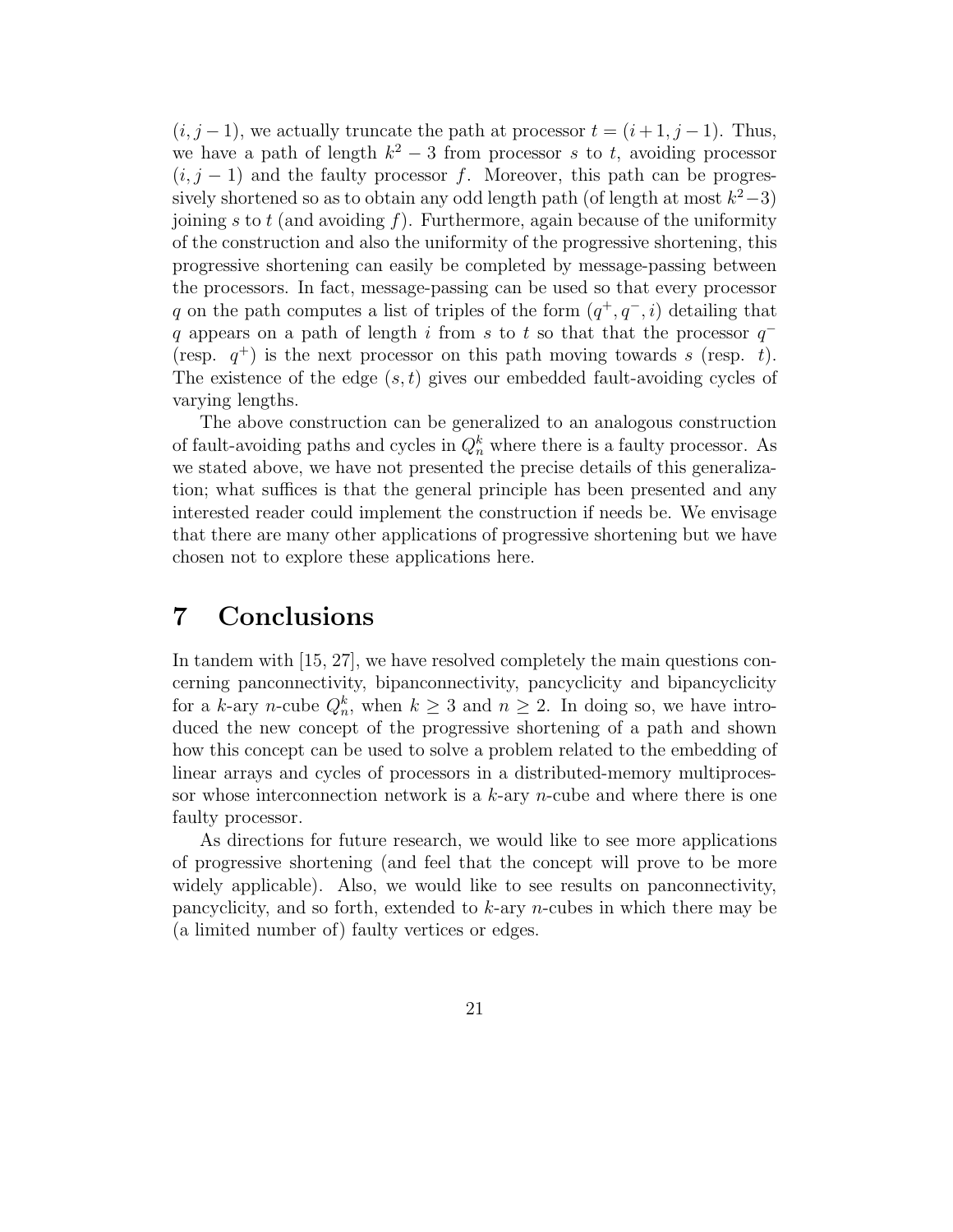### References

- [1] E. Anderson, J. Brooks, C. Grassl and S. Scott, Performance of the Cray T3E multiprocessor, Proc. of ACM/IEEE Conf. on Supercomputing, ACM Press (1997) 1–17.
- [2] W.C. Athas and C.L. Seitz, Multicomputers: message-passing concurrent computers, *Computer* 21 (1988) 9–24.
- $|3|$  Y.A. Ashir and I.A. Stewart, On embedding cycles in k-ary n-cubes, Parallel Process. Lett. 7 (1997) 49–55.
- [4] S. Bettayeb, On the k-ary hypercube, Theoret. Comput. Sci. 140 (1995) 333–339.
- [5] S. Borkar, R. Cohen, G. Cox, S. Gleason, T. Gross, H.T. Kung, M. Lam, B. Moore, C. Peterson, J. Pieper, L. Rankin, P.S. Tseng, J. Sutton, J. Urbanski and J. Webb, iWarp: An integrated solution to high-speed parallel computing, Proc. of Supercomputing '88, IEEE Press (1988) 330–339.
- [6] B. Bose, B. Broeg, Y. Kwon and Y. Ashir, Lee distance and topological properties of k-ary n-cubes, IEEE Trans. Computers 44 (1995) 1021– 1030.
- [7] Y. Bruck, R. Cypher and C.T. Ho, Efficient fault-tolerant mesh and hypercube architectures, *Proc.* of 22nd Int. Symp. on Fault-Tolerant Computing, IEEE Press (1992) 162–169.
- [8] J.P. Brunet and S.L. Johnsson, All-to-all broadcast and applications on the connection machine, *Int. J. Supercomput. Applications*  $6(1992)$ 241–256.
- [9] J.M. Chang, J.S. Yang, J.S. Yang, Y.L. Wang and Y. Cheng, Panconnectivity, fault-tolerant hamiltonicity and hamiltonian-connectivity in alternating group graphs, Networks 44 (2004) 302–310.
- [10] R. Duncan, A survey of parallel computer architectures, Computer 23  $(1990)$  5-16.
- [11] T.H. Duncan, Performance of the Intel iPSC/860 and Ncube 6400 hypercubes, Parallel Comput. 17 (1991) 1285–1302.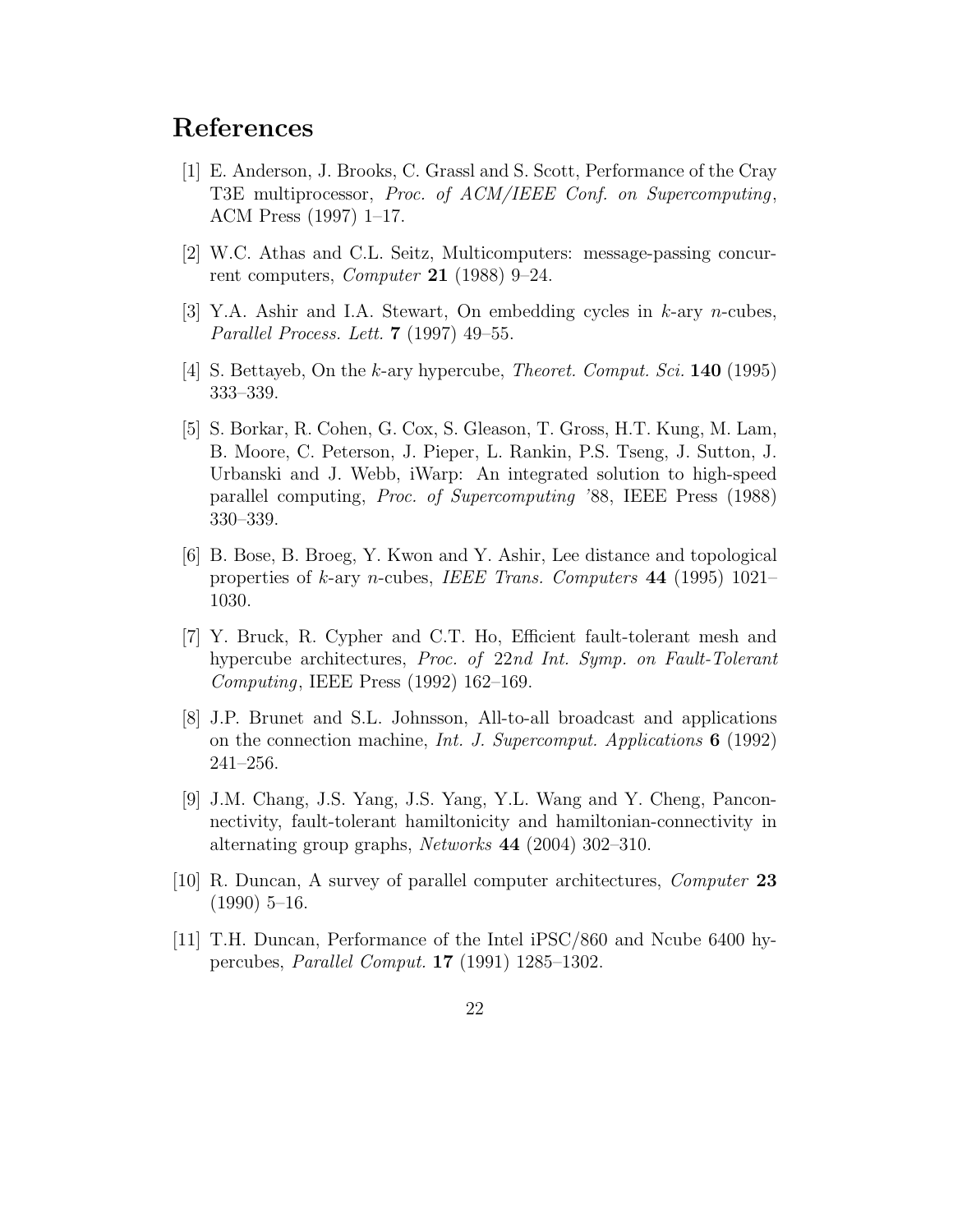- [12] J. Fan, X. Lin and X. Jia, Node-pancyclicity and edge-pancyclicity of crossed cubes, Inform. Process. Lett. 93 (2005) 133–138.
- [13] J.F. Fang, The bipanconnectivity and m-panconnectivity of the folded hypercube, *Theoret. Comput. Sci.* **385** (2007) 286–300.
- [14] S.Y. Hisieh and G.H. Chen, Pancyclicity of Möbius cubes with maximal edge faults, Parallel Comput. 30 (2004) 407–421.
- [15] S.Y. Hsieh, T.J. Lin and H.L. Huang, Panconnectivity and edgepancyclicity of 3-ary *n*-cubes, *J. Supercomput.* **42** (2007) 225–233.
- [16] R.E. Kessler and J.L. Schwarzmeier, CRAY T3D: a new dimension for Cray research, Proc. of 38th IEEE Computer Society Int. Conf., IEEE Press (1993) 176–182.
- [17] Y. Kikuchi and T. Araki, Edge-bipancyclicity and edge-fault-tolerant bipancyclicity of bubble-sort graphs, Inform. Process. Lett. 100 (2006) 52–59.
- [18] F.T. Leighton, Introduction to Parallel Algorithms and Architectures: Arrays. Trees. Hypercubes, Morgan Kaufmann (1992).
- [19] T.K. Li, C.H. Tsai, J.J.M. Tan and L.H. Hsu, Bipanconnectivity and edge-fault-tolerant bipancyclicity of hypercubes, Inform. Process. Lett. 87 (2003) 107–110.
- [20] M. Ma, G. Liu and J.M. Xu, Panconnectivity and edge-fault-tolerant pancyclicity of augmented cubes, Parallel Comput. 33 (2007) 36–42.
- [21] M.D. Noakes, D.A. Wallach and W.J. Dally, The J-machine multicomputer: an architectural evaluation, Proc. of 20th Ann. Int. Symp. on Computer Architecture, IEEE Press (1993) 224–235.
- [22] J.H. Park, H.C. Kim and H.S. Lim, Panconnectivity and pancyclicity of hypercube-like interconnection networks with faulty elements, *Theoret*. Comput. Sci. 377 (2007) 170–180.
- [23] C.L. Seitz, The Cosmic Cube, Comm. Assoc. Comput. Mach. 28 (1985) 22–33.